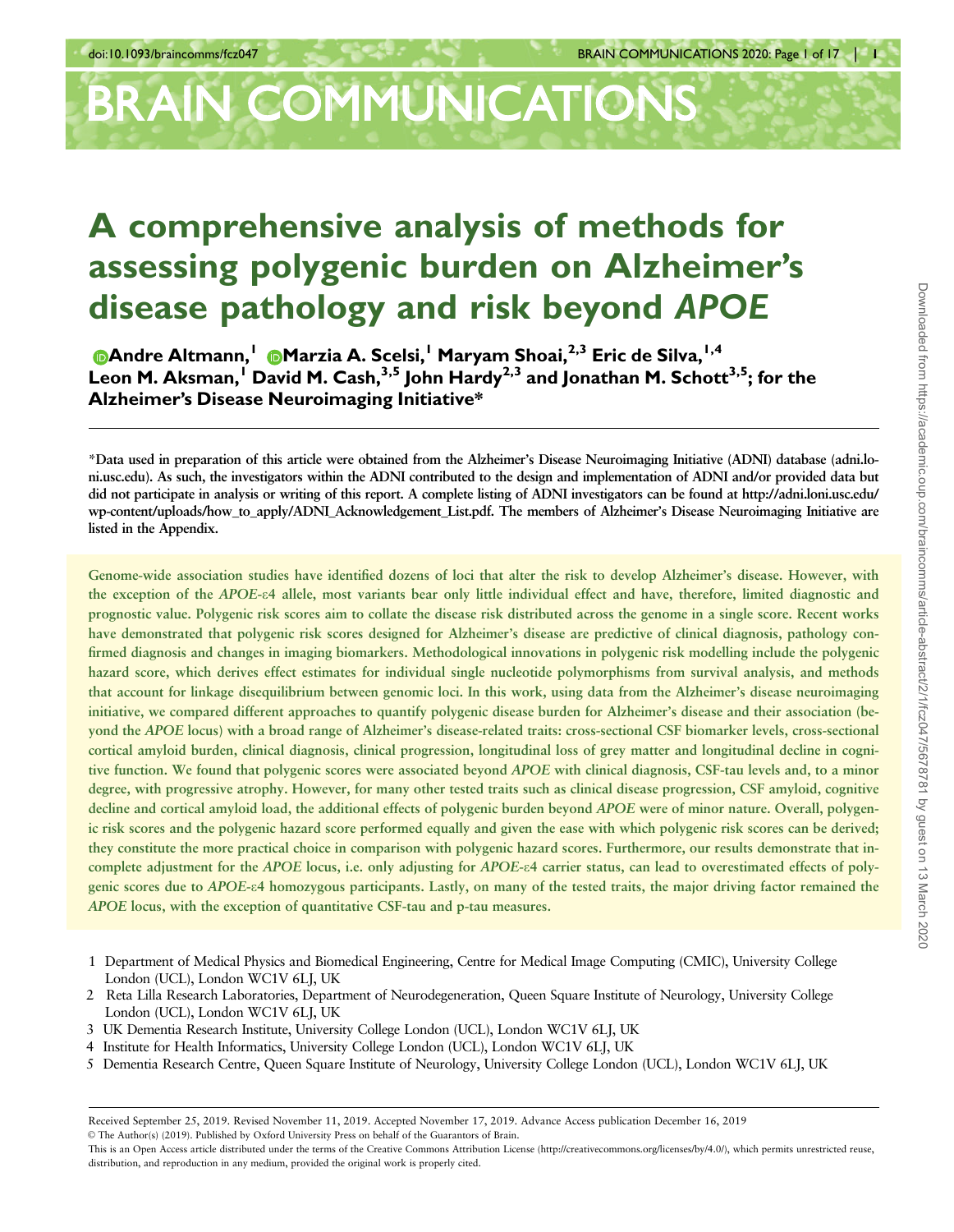Downloaded from https://academic.oup.com/braincomms/article-abstract/2/1/fcz047/5678781 by guest on 13 March 2020 Downloaded from https://academic.oup.com/braincomms/article-abstract/2/1/fcz047/5678781 by guest on 13 March 2020

Correspondence to: Andre Altmann, PhD Department of Medical Physics and Biomedical Engineering, Centre for Medical Image Computing (CMIC), University College London (UCL), 90 High Holborn, 1st Floor, London WC1V 6LJ, **IK** 

E-mail: a.altmann@ucl.ac.uk

Keywords: Alzheimer's disease; polygenic risk score; polygenic hazard score; biomarker; imaging genetics

Abbreviations:  $A\beta$  = amyloid beta; ADGC = Alzheimer's disease Genetics Consortium; ADNI = Alzheimer's disease neuroimaging initiative;  $APOE =$  Apolipoprotein E gene;  $AUC =$  area under the ROC curve;  $BSI =$  boundary shift integral; CDR = clinical dementia rating;  $CN =$  cognitively normal;  $CSF =$  cerebrospinal fluid;  $EF =$  executive function;  $GWA =$  genome-wide association study;  $LD =$  linkage disequilibrium; MAF = minor allele frequency; MCI = mild cognitive impairment; MEM = memory; PHS = polygenic hazard score;  $PRS =$  polygenic risk score;  $QC =$  quality control;  $ROC =$  Receiver Operating Characteristics;  $ROI =$  region of interest;  $SNP = \text{single nucleotide polymorphism}$ ;  $SUVR = \text{standardized uptake value ratio}$ 

#### Graphical Abstract



## Introduction

The capability to predict disease risk from a person's genome has invaluable applications, ranging from stratifying people for interventions, enrolling them in screening programmes to capture the first signs of disease onset and enriching clinical trials. Accurate prediction of both developing disease and approximate timing can be made in familial diseases where a single genetic variant is causative of the disorder, e.g. APP, PSEN1 and PSEN2 mutations in familial Alzheimer's disease [\(Bateman](#page-11-0) et al., [2012](#page-11-0)) and the HTT trinuclear repeat in Huntington's dis-ease [\(MacDonald](#page-12-0) et al., 1993). The ability to predict disease risk or the age of symptom onset from genetic information is more complex in the sporadic manifestations of various neurodegenerative disorders, despite, in the case of Alzheimer's disease, it being highly heritable  $(h^2 \text{ range } 0.58-0.79; \text{ Gatz } et \text{ al., } 2006)$  and highly polygenic [\(Kunkle](#page-11-0) et al., 2019). In the context of late-onset Alzheimer's disease, with a minor allele frequency of 0.14, the e4 allele of the APOE gene is the strongest common genetic risk factor in people with central European ancestry (odds ratio about 3.5). Consequently, the effect of APOE-e4 on various Alzheimer's disease

biomarkers has been studied extensively over the last decades [reviewed by Belloy et al.  $(2019)$ ] and modifying demographic factors such as ethnicity and sex have been identified (Farrer et al.[, 1997;](#page-11-0) Ungar et al.[, 2013](#page-12-0); [Altmann](#page-11-0) et al., 2014).

Despite genetic studies with ever-increasing size [\(Lambert](#page-11-0) et al., 2013; Jansen et al.[, 2019](#page-11-0); [Kunkle](#page-11-0) et al., [2019](#page-11-0)) other variants with equivalent risk to APOE- $\varepsilon$ 4 have failed to materialize. Most variants discovered through genome-wide association studies (GWAS) exhibit only minor effects on Alzheimer's disease risk (odds ratios between 0.8 and 1.2; [Kunkle](#page-11-0) et al., 2019). One notable exception is the R47H substitution in the TREM2 gene which confers a similar level of risk to develop Alzheimer's disease as APOE-e4 (odds ratio about 2.0) but occurs very rarely in the population (global minor allele frequency of 0.0025; [Guerreiro](#page-11-0) et al., 2013). However, if a single variant cannot deliver predictive accuracy equivalent to APOE-e4, then a combination of known risk variants could be of use. This is the rationale behind genome-wide polygenic risk scores (PRSs), which combine the effects of multiple independent risk variants in a person's genome into a single score capturing an individual's overall genetic disease risk [\(International](#page-11-0)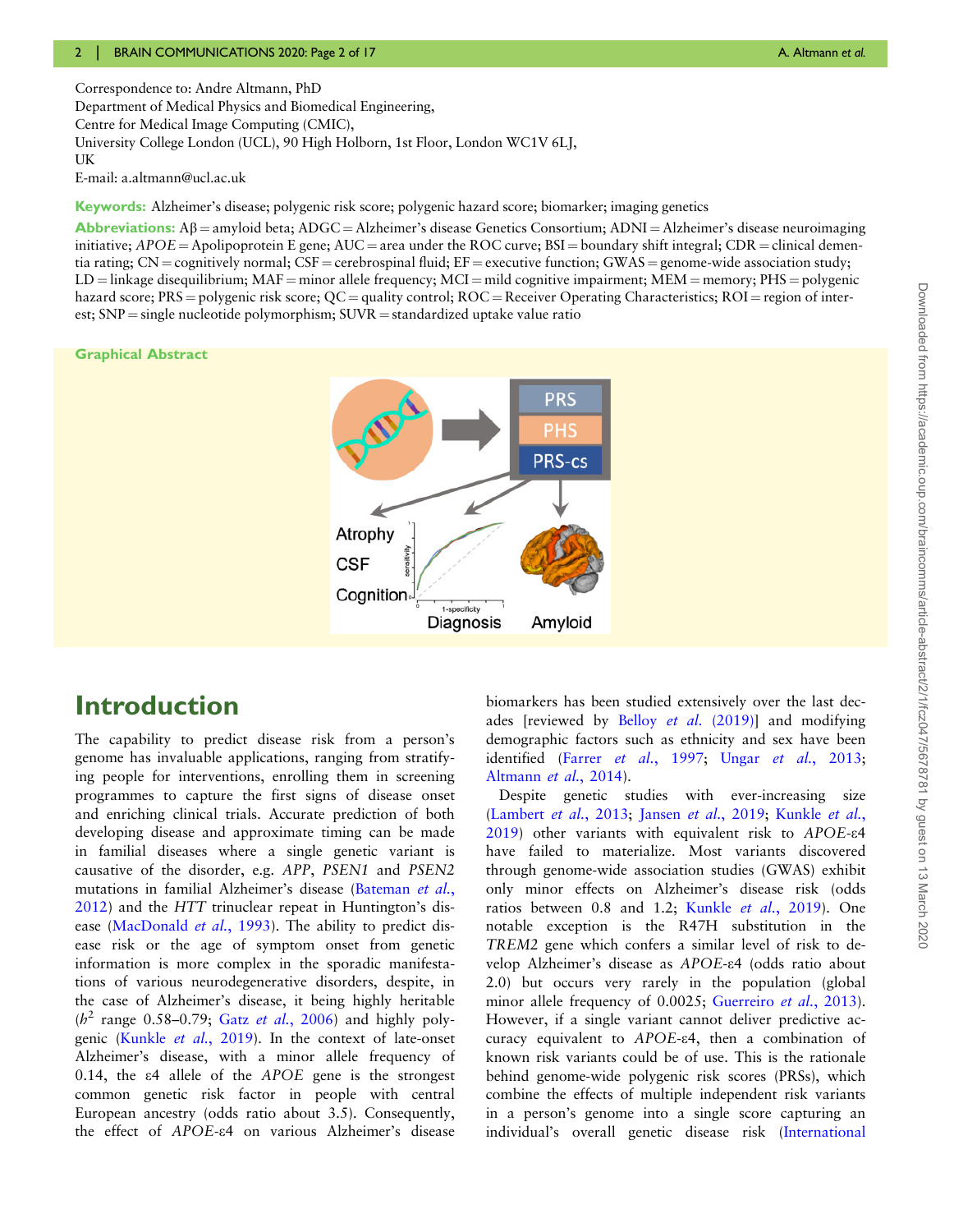[Schizophrenia Consortium](#page-11-0) et al., 2009). Owing to the ease of access to results from GWAS and the availability of dedicated software [\(Euesden](#page-11-0) et al., 2015; Vilhiálmsson et al.[, 2015\)](#page-12-0), such scores can be built easily and have been adopted rapidly in the genetics field. In recent reports, their capacity to predict disease in common disorders was found to be equivalent to that of (rare) monogenic mutations (Khera *et al.*[, 2018](#page-11-0)). In the context of Alzheimer's disease PRS have been shown to be associated with clinical diagnosis [\(Escott-Price](#page-11-0) et al., 2015), cortical thickness ([Sabuncu](#page-12-0) et al., 2012), memory, hippocampal volume and cognitive decline [\(Mormino](#page-12-0) et al., [2016\)](#page-12-0), disease progression (Scelsi et al.[, 2018\)](#page-12-0) and lastly pathological confirmed cases of Alzheimer's disease ([Escott-Price](#page-11-0) et al., 2017). Furthermore, Alzheimer's disease PRSs, which are conceptually based on GWAS of late-onset Alzheimer's disease, modulate disease risk and age of disease onset in familial late-onset Alzheimer's disease as well as sporadic early-onset Alzheimer's disease (Tosto et al.[, 2017](#page-12-0); [Cruchaga](#page-11-0) et al., 2018).

Methods for developing and refining PRS have gained increased attention over the recent years and ever-increasing sample sizes in GWAS result in better-calibrated risk scores for out of sample predictions [\(Dudbridge, 2013](#page-11-0)). Beyond these improved effect estimates for single variants, methodological improvements have included the explicit modelling of linkage disequilibrium dependencies between variants (Vilhjálmsson et al., 2015; Ge et al.[, 2019](#page-11-0)). A recent conceptual novelty in this domain is the polygenic hazard score (PHS), which seeks to gain predictive power by deriving effect sizes for genetic variants from the time to disease onset in a survival analysis, rather than from wide-spread case– control analyses that are traditionally used ([Desikan](#page-11-0) *et al.*, [2017\)](#page-11-0). A series of recent studies have demonstrated very strong associations between a PHS for Alzheimer's disease and a range of quantitative measurements related to Alzheimer's disease pathology including clinical dementia rating (CDR), clinical conversion rates, cognitive tests, cortical in vivo amyloid uptake, change in cortical volumes and post-mortem neuropathology (Tan et al.[, 2017](#page-12-0), [2018](#page-12-0), [2019\)](#page-12-0). The PHS introduced by [Desikan](#page-11-0) et al. (2017) comprises 33 genetic markers (two of which are APOE-e4 and APOE-e2) and is highly correlated with APOE-e4 burden [Supplementary Fig. 1 in [Desikan](#page-11-0) et al. (2017)]. Previous works claimed that the PHS is superior to PRS [\(Tan and](#page-12-0) [Desikan, 2018](#page-12-0)) and exhibits predictive power beyond APOE; however, the published analyses controlled only for APOE-e4 status rather than APOE-e4 allele burden ([Desikan](#page-11-0) et al., 2017; Tan et al.[, 2017,](#page-12-0) [2018](#page-12-0), [2019\)](#page-12-0).

We hypothesized that by failing to adjust for APOE genotype—i.e. adjusting for e2 and e4 allele count rather than only for e4 carrier status—previous reports on the predictive power of PHS over APOE were overestimating the impact of PHS. In this work, we investigated whether PRS or PHS are associated with Alzheimer's diseaserelated biomarkers and clinical outcomes beyond the APOE locus.

## **Methods**

#### Data

Data used in the preparation of this article were obtained from the ADNI database [\(http://adni.loni.usc.edu\)](http://adni.loni.usc.edu). The ADNI was launched in 2003 as a public–private partnership, led by Principal Investigator Michael W. Weiner, MD. The primary goal of the ADNI has been to test whether serial MRI, PET, other biological markers, and clinical and neuropsychological assessment can be combined to measure the progression of mild cognitive impairment (MCI) and early Alzheimer's disease. For up-todate information, see [www.adni-info.org](http://www.adni-info.org). ADNI study data were accessed through the R-package ADNIMERGE (accessed: 7 March 2019).

## Preparation of genetic data

At the time of this study, single nucleotide polymorphism (SNP) genotyping data were available for  $n = 1674$  subjects across all ADNI phases. Genotyping was conducted using three different platforms: Human610-Quad, HumanOmniExpress and Omni 2.5M (Illumina; [Saykin](#page-12-0) et al.[, 2010\)](#page-12-0). Prior to imputation subject-level quality control (QC) steps based on call rate (10% cutoff) and concordance between chip-inferred sex and self-reported sex were performed separately for each genotyping chip. On SNP-level standard QC steps ensuring compatibility with the reference panel used for imputation (strand consistency, allele names, position, Ref/Alt assignments and minor allele frequency discrepancy (MAF; 0.2 cutoff) were conducted. Imputation was carried out using the Sanger Imputation Server [\(https://imputation.sanger.ac.uk/](https://imputation.sanger.ac.uk/)) with SHAPEIT for phasing ([Delaneau](#page-11-0) et al., 2012), Positional Burrows-Wheeler Transform ([Durbin, 2014](#page-11-0)) for imputation and the entire Haplotype Reference Consortium (release 1.1) reference panel [\(McCarthy](#page-12-0) et al., [2016](#page-12-0)). Data from the three different genotyping platforms were imputed separately. As part of post-imputation QC, multi-allelic variants and SNPs with imputation INFO score  $\langle 0.3 \rangle$  were removed and genotype calls with posterior probability <0.9 were set to missing (i.e. hard called). Following the initial QC, genotypes from the three platforms were merged. Further information on the imputation and QC process is detailed in Scelsi et al. [\(2018\)](#page-12-0) and [https://rpubs.com/maffleur/452627.](https://rpubs.com/maffleur/452627) Using the merged data, we retained SNPs with MAF  $\geq$ 1% and genotyping rate  $>0.9$ .

SNPweights (Chen et al.[, 2013\)](#page-11-0) was used to infer genetic ancestry from genotyped SNPs using the reference panel comprising Central European, Yoruba Africans and East Asian samples from HapMap 3 ([The International](#page-12-0) [HapMap 3 Consortium](#page-12-0) et al., 2010) and native Americans from Reich et al. [\(2012\)](#page-12-0). Subjects with predicted central European ancestry of 80% or more were retained. Next, using the imputed and merged data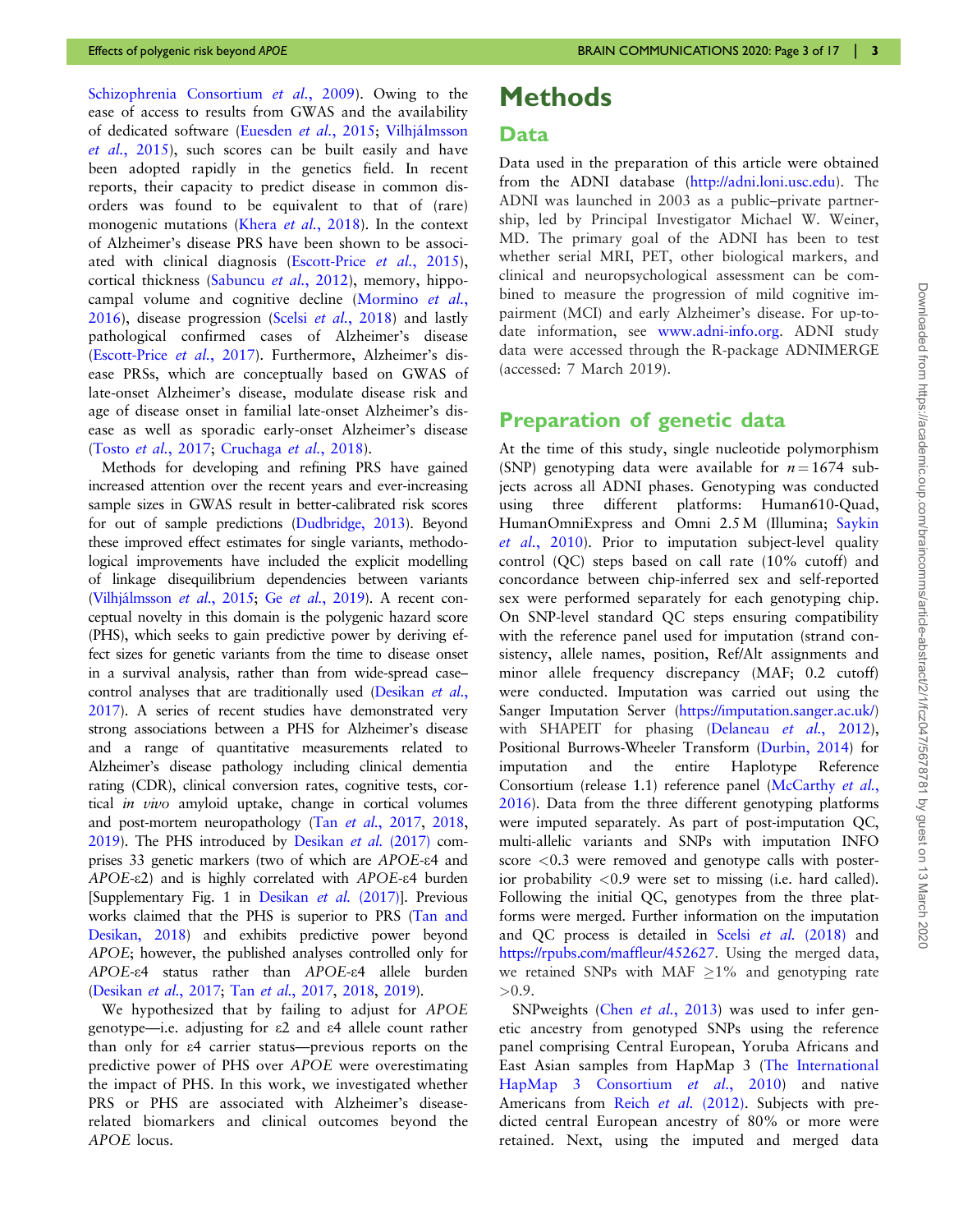genetic relatedness between central European subjects was computed. First, the SNP content was restricted to SNPs with MAF  $\geq$ 5% and LD-pruning was carried out in PLINK v1.9 (–indep-pairwise 1000 50 0.1). The genetic relatedness matrix was computed using the remaining autosomal SNPs and the dataset was trimmed to remove subjects with relatedness  $>0.1$  (-rel-cutoff 0.1). For the remaining subjects, the first five PCA components were computed in PLINK v1.9 and were used to account for population structure in the data.

## Polygenic risk scores

PRSs were computed using the software PRSice v2.1.9 [\(Euesden](#page-11-0) et al., 2015). As base GWAS the stage 1 results of the most recent Alzheimer's disease GWAS featuring a pure Alzheimer's disease phenotype was used [[Kunkle](#page-11-0) et al.[, 2019;](#page-11-0) this is opposed to a larger GWAS including subjects with parental Alzheimer's disease diagnosis resulting in diagnosis-by-proxy (Jansen et al.[, 2019](#page-11-0))]. For PRS computation, SNPs with MAF  $\geq$ 5% were considered and SNPs were selected using LD-clumping (1000 KB,  $R^2$  of 0.1 and P-value threshold of 1.0), missing SNPs were simply ignored on subject level (using the setting–missing SET\_ZERO) and the APOE region was excluded (hg19 coordinates chr19 from 44 400 000 to 46 500 000). Effects for APOE-e2 and APOE-e4 were manually added using effect sizes from ([Kunkle](#page-11-0) et al., [2019](#page-11-0)): 1.2017 (e4) and -0.4673 (e2). For this study, two P-value inclusion cut-offs were used: SNPs passing genome-wide suggestive  $(P = 1.0e-0.5)$  and  $P = 0.5$ , which was found to be an optimal choice in an earlier study [\(Escott-Price](#page-11-0) et al., 2015). The resulting scores are referred to as PRS1 and PRS2, respectively. In addition to this conventional approach, PRS were generated using posterior effect size estimates generated with PRS-CS ([Ge](#page-11-0) et al.[, 2019\)](#page-11-0). The effect estimates were generated using the auto setting and the PRS are referred to as PRS-cs. PRSs were computed for all ADNI participants with genome-wide genotyping data.

#### Polygenic hazard score

The derivation of the PHS was described in detail in [Desikan](#page-11-0) et al. (2017). The conceptual difference between PRS and PHS is that PHS uses SNP-level effect size estimates from survival analysis (Cox proportional hazards model) as opposed to odds ratios from case–control analyses. The second difference is that effect sizes in PRS were derived univariately while the hazard ratios used for PHS were derived using a multivariate approach, i.e. effects for each SNP are estimated in the presence of the remaining ones. For this work, we extracted the PHS values provided by the ADNI database (desikanlab table).

## Statistical analyses

A series of association analyses were conducted to measure the effect of PHS on imaging, CSF and cognitive biomarkers in Alzheimer's disease. First, we aimed to replicate the results on ADNI data presented in [Tan](#page-12-0) et al. [\(2019\)](#page-12-0) by only correcting for APOE-e4 carrier status (i.e. including a variable that takes the values 0 or 1), referred to as 'PHS (status)'. Next, the association strength of PHS beyond the APOE locus was tested by accounting for APOE-e4 and APOE-e2 dosage (i.e. including two variables that take values 0, 1 or 2), referred to as 'PHS (burden)'. In addition, in absence of a real polygenic score, the effect of APOE-e4 dosage beyond the effect of APOE-e4 carrier status was quantified, referred to as 'APOE-e44'. That is, in this setting APOEe44 acts as a 'polygenic' score that only counts the number of APOE-e4 alleles. Lastly, PHS was compared with standard PRS at two P-value cut-offs (1e-05 and 0.5), referred to as 'PRS1' and 'PRS2', respectively, and PRScs. All these methods were adjusted for APOE locus. However, previously ADNI contributed 441 samples to the Alzheimer's Disease Genetics Consortium (ADGC), which in turn contributed to the IGAP study. Base GWAS and target data must be independent from each other to avoid overly optimistic results due to overfitting [\(Dudbridge, 2013\)](#page-11-0). Thus,  $n = 441$  subjects that contributed to the ADGC GWAS were removed for the comparison between PHS and PRS. Furthermore, analyses were restricted to subjects with predicted central European ancestry and self-reported white non-Hispanic ethnicity. Using large P-value thresholds (e.g.  $P < 0.05$ ) results in the PRS comprising many SNPs and potentially makes the score more susceptible to geographical differ-ences in genetic structure ([Kerminen](#page-11-0) *et al.*, ). To account for this bias in PRS2 and PRS-cs, we additionally tested associations while also adjusting for population structure by including the first five principal components of the genetic relatedness matrix in the corresponding models.

#### Disease status

Association between polygenic scores and latest recorded clinical diagnosis were conducted using logistic regression. In particular, four contrasts were explored: CN versus Alzheimer's disease, CN versus MCI, MCI versus Alzheimer's disease and CN versus MCI or Alzheimer's disease. The model was adjusted for sex, years of education and age in addition to APOE (either for 'status' or for 'burden'). For subjects with the CN diagnosis the latest recorded age was used; for Alzheimer's disease subjects the earliest age with recorded Alzheimer's disease diagnosis was used; for MCI subjects the earliest date of MCI diagnosis was used in the comparison to CN subjects (CN versus MCI and CN versus MCI or Alzheimer's disease contrasts) and the latest age was used in the comparison with Alzheimer's disease. In addition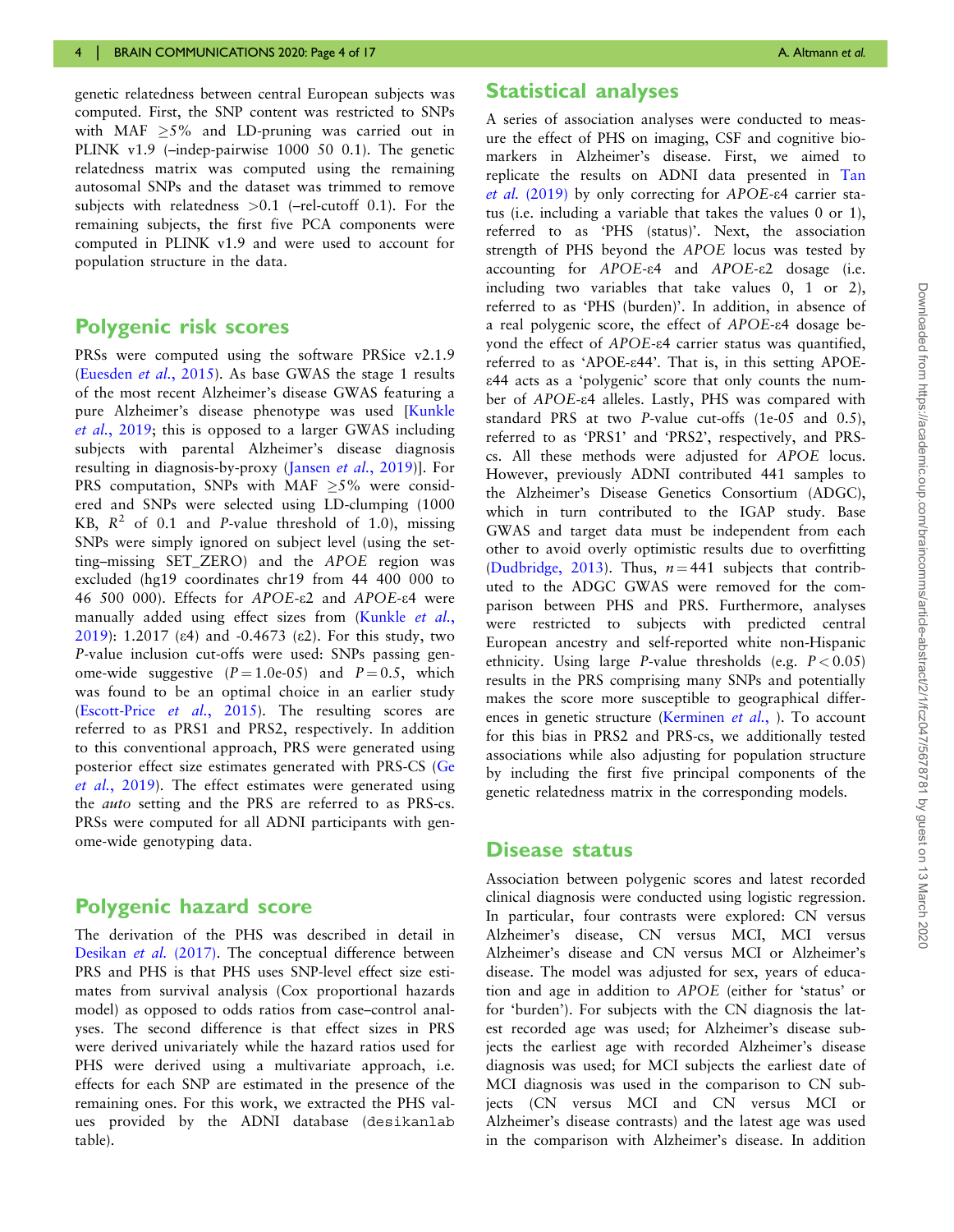to these statistical association tests, we estimated the predictive performance of the logistic regression using 10 fold cross-validation. We used receiver operating characteristics (ROC) curves as well as the area under the ROC curve (AUC) as means to quantify and compare the model performance. Improvement by including polygenic scores over the 'status' or the 'burden' model was tested using a signed paired Wilcoxon rank-sum test on the 10 AUC estimates obtained from the cross-validation.

## Baseline CSF biomarkers

The ADNI database provides data on Alzheimer's disease-related CSF biomarkers amyloid  $\beta$  protein fragment 1–42 (A $\beta$ ), total tau (tau) and tau phosphorylated at threonine 181 (p-tau). The association between polygenic scores and baseline CSF biomarkers was tested using linear regression models. Prior to the analysis, the biomarker values were log-transformed to render their distribution more normal. Analyses were adjusted for age at baseline visit, sex, years of education and APOE (either for 'status' or for 'burden'). Moreover, genetic influence may vary by disease stage, thus linear regression models were estimated for each clinical disease group (CN, MCI and Alzheimer's disease); effect sizes were combined using the inverse variance method for metaanalyses to obtain an overall effect size and P-value. In addition to these statistical association tests, we estimated the predictive performance of the linear regression using 10-fold cross-validation. We used Pearson's correlation coefficient as means to quantify the model performance. Improvement by including polygenic scores over the 'status' or the 'burden' model was tested using a signed paired Wilcoxon rank-sum test on the 10 correlation coefficient estimates obtained from the cross-validation.

## Cross-sectional amyloid PET

We followed the analytical setup by Tan et al. [\(2019\)](#page-12-0): associations of the polygenic scores with regional load of amyloid were computed. Amyloid load was derived from PET using the florbetapir tracer (AV45). Florbetapir synthesis and image acquisition details are described in detail elsewhere (<http://adni-info.org>, Landau et al.[, 2013\)](#page-11-0). Processed regional AV45 levels were obtained from 'ucberkeleyav45' table providing values for cortical regions of the Desikan-Killiany Atlas ([Desikan et al.,](#page-11-0) [2006\)](#page-11-0). Regional AV45 levels were divided by AV45 level in the cerebellum region to obtain regional SUVRs. Values for the right and left hemisphere were averaged. For each of the 34 cortical regions, a linear regression was estimated to quantify the effect of polygenic score on regional amyloid load. The models were adjusted for age at imaging, sex, years of education as well as APOE (either for 'status' or for 'burden'). In addition to the setup by Tan et al. [\(2019\)](#page-12-0) and as in the case for the CSF biomarkers, an analysis stratified by disease status was carried out. Multiple-testing correction for the tests across the 34 regions was conducted using false discovery rate (FDR).

## Disease progression

Longitudinal data from ADNI were used to quantify the association of polygenic scores with clinical disease progression, i.e. clinical conversion. The effect of polygenic scores on clinical conversion was tested in a Cox proportional hazards model using subjects without a dementia diagnosis at the baseline visit. We defined clinical conversion as a dementia diagnosis in previously not demented participants. A left-truncated (age at entry) right-censored (age at event or last visit) design was chosen ([Altmann](#page-11-0) et al.[, 2014](#page-11-0)). The model was adjusted for age at baseline, sex and years of education, APOE (either for 'status' or for 'burden') and stratified for baseline diagnosis (CN or MCI). In addition to these statistical association tests, we estimated the predictive performance of the Cox regression using 10-fold cross-validation. We used the concordance index, which is conceptually related to AUC, as means to quantify the model performance. Improvement by including polygenic scores over the 'status' or the 'burden' model was tested using a signed paired Wilcoxon rank-sum test on the 10 concordance indices obtained from the cross-validation.

## Cognitive decline

We followed the analytical setup by Tan et al. [\(2019\):](#page-12-0) The effect of polygenic scores on longitudinal measures of cognitive performance was assessed using linear mixed-effects models in non-demented people. In particular, the longitudinal development of clinical dementia rating sum of boxes (CDR-SB) obtained from ADNIMERGE and composite scores for memory (MEM) and executive function (EF) derived using item response theory methods (Crane et al.[, 2012](#page-11-0)) and obtained through ADNIMERGE (table uwnpsychsum). The first model was exactly specified as in Tan et al. [\(2019\),](#page-12-0) where the target variable was the change from the baseline cognitive measurement  $(\Delta c)$  and the fixed effects were interactions between time since baseline  $(t)$  and sex, years of education, age, volume of the entorhinal cortex, amyloid burden in the frontal lobe, APOE (either for 'status' or for 'burden') and PHS and a random intercept for each subject. The variable of interest was the interaction of time and PHS. This model is referred to as 'intercept only'. In addition, a linear mixed-effects model that included random effects for subject-level decline (random slopes) was used. Model likelihoods were compared with determine which model provides the better fit for the data. Random slope models have been previously used to explore longitudinal changes in ADNI ([Holland](#page-11-0) et al.[, 2013\)](#page-11-0). Moreover, we added fixed effects that did not interact with time as well as time itself as a fixed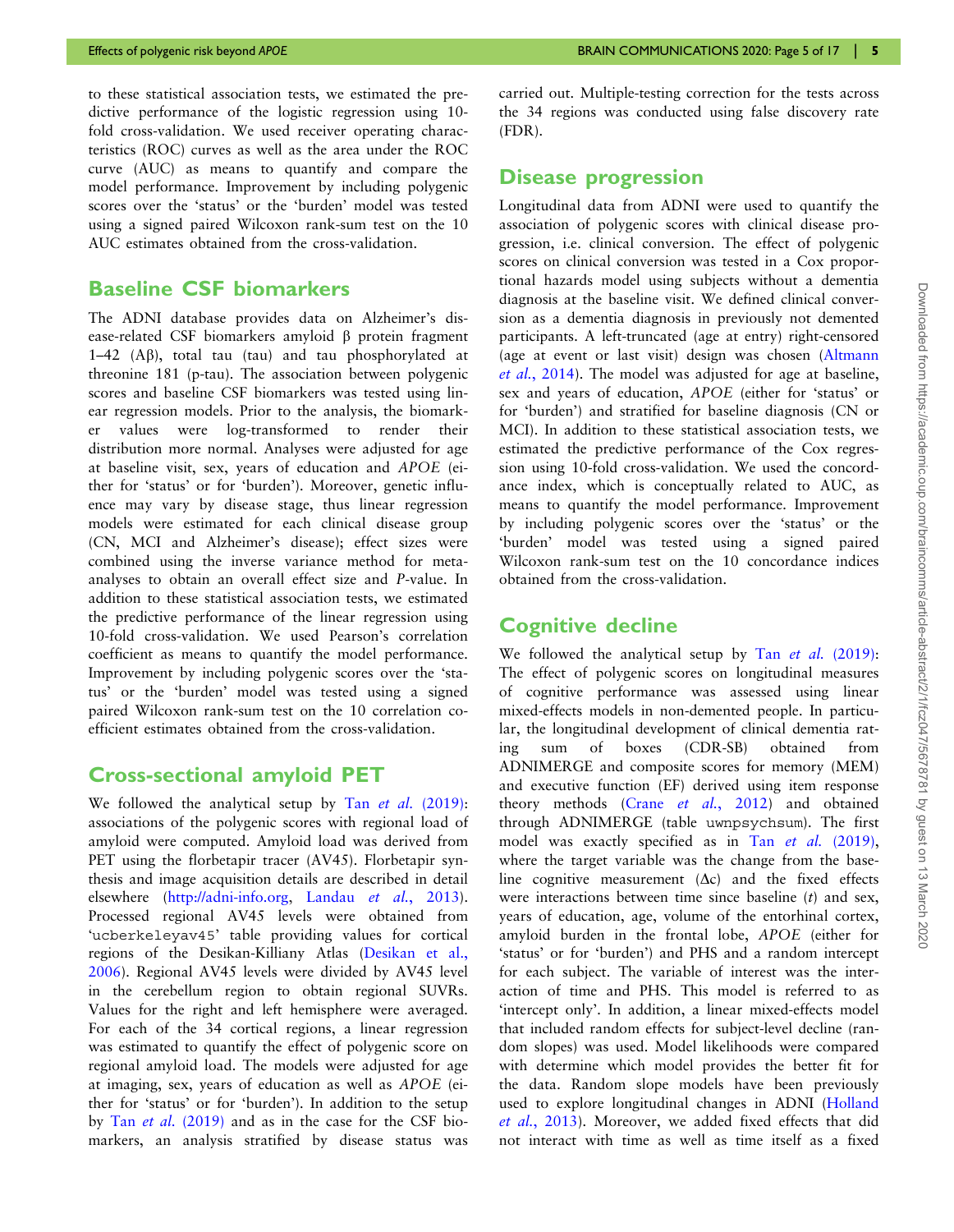effect. These full models were compared with models lacking the polygenic score-by-time interaction using a likelihood ratio test to assess the effect of polygenic scores on longitudinal cognitive decline.

#### Longitudinal decline in grey matter

The longitudinal change in grey matter loss was quantified using the boundary shift integral (BSI; [Leung](#page-12-0) et al., [2010](#page-12-0)). We accessed precomputed BSI values through ADNIMERGE (foxlabbsi table). BSI measures from volumetric T1-weighted MRIs were used that did not use the accelerated acquisition. Moreover, if for the same baseline/repeat pair a set of 1.5T as well as a set of 3.0T scans were available, the 3.0T scan was used. The association between BSI and polygenic scores was tested using a linear mixed-effects model as described above (with random intercepts and slopes). In particular, the BSI represents directly the  $\Delta c$  value, the model was adjusted for age, sex, years of education, APOE (either for 'status' or for 'burden') as well as their interactions with time since baseline. In addition to the whole brain BSI (BBSI), which was derived using the KN-BSI method ([Leung](#page-12-0) et al., [2010](#page-12-0)) (KMNDBCB in the foxlabbsi table), BSI for the ventricles (VBSI), left (HLBSI) and right (HRBSI) hippocampi were tested as well.

#### Data availability

Data used in the preparation of this article were obtained from the ADNI database (<http://adni.loni.usc.edu>) and are freely available after registration. Derived polygenic scores (PRS1, PRS2 and PRS-cs) and R-scripts to analyse the data and to produce the results presented here are available at [https://github.com/andrealtmann/polygenic\\_AD/](https://github.com/andrealtmann/polygenic_AD/)

## **Results**

Whole genotyping data were available for  $n = 1674$ Alzheimer's Disease Neuroimaging Initiative (ADNI) participants spread over three different genotyping platforms. QC and imputation were carried out per platform and were merged into a single file. PRSs were computed for all ADNI participants with genotyping data using the stage 1 results from a recent Alzheimer's disease GWAS [\(Kunkle](#page-11-0) et al., 2019) at P-value cut-offs of 1e-05 (PRS1) and 0.5 (PRS2), resulting in PRS based on 55 and 101 450 SNPs, respectively. We also computed a PRS using the novel Bayesian regression and shrinkage priors (PRS-cs) method (Ge et al.[, 2019\)](#page-11-0). PHS were obtained from the corresponding table in ADNIMERGE provided by [Desikan](#page-11-0) et al. (2017). A total of 157 subjects were removed on the basis of non-European ancestry as inferred by SNPweights (Chen *et al.*[, 2013\)](#page-11-0), and,  $n = 15$ subjects were removed due to relatedness. Next, only those participants who self-reported as white non-Hispanic/Latino ethnicity were retained  $(n = 49$  removed).

The 441 ADNI subjects who contributed to the Alzheimer's Disease Genetics Consortium (ADGC), which fed into stage 1 of the recent GWAS [\(Kunkle](#page-11-0) et al., [2019](#page-11-0)) were excluded from analyses involving the PRS (at either cut-off) and PRS-cs; affecting  $n = 410$  participants in the dataset after the detailed QC. Baseline demographics for the reduced cohort are listed in [Supplementary](https://academic.oup.com/braincomms/article-lookup/doi/10.1093/braincomms/fcz047#supplementary-data) [Table 1.](https://academic.oup.com/braincomms/article-lookup/doi/10.1093/braincomms/fcz047#supplementary-data) We could confirm a very high degree of correlation between PHS and PRS1 ( $r^2 = 0.75$ , [Supplementary](https://academic.oup.com/braincomms/article-lookup/doi/10.1093/braincomms/fcz047#supplementary-data) [Fig. 1](https://academic.oup.com/braincomms/article-lookup/doi/10.1093/braincomms/fcz047#supplementary-data)) as previously reported by [Leonenko](#page-11-0) *et al.* [\(2019](#page-11-0)b), whereas there was no correlation between either PRS2 and either PHS or PRS1 ( $r^2 \le 0.018$ ). PRS-cs was highly correlated with PHS and PRS1 ( $r^2 \ge 0.57$ ) and moderately correlated with PRS2 ( $r^2 = 0.17$ ). Moreover, PHS, PRS1 and PRS-cs exhibited a strong grouping effect by APOE-e4 burden, which was not observed for PRS2 [\(Supplementary Fig. 1\)](https://academic.oup.com/braincomms/article-lookup/doi/10.1093/braincomms/fcz047#supplementary-data). This grouping effect is reflected in the correlation between  $APOE- E4$  burden and PHS ( $r^2$  $= 0.84$ ), PRS1 ( $r^2 = 0.72$ ) and PRS-cs ( $r^2 = 0.58$ ). PRS2 was not correlated with APOE- $\epsilon$ 4 burden ( $r^2 = 0.017$ ), but instead showed correlation with the first four principal components of population structure ( $r^2 > 0.05$ ); max  $r^2$  for any of the other polygenic scores with any principal component was 0.0073.

## Polygenic scores are associated with clinical diagnosis beyond APOE

The association between polygenic scores and most recent diagnosis was tested for four contrasts using logistic regression. After adjusting for age, sex, years of education and APOE-e4 carrier status, PHS (status) showed a strong association in all three contrasts involving CN subjects ( $P \leq 4.32e-06$ ), while there was only a nominally significant effect between MCI and Alzheimer's disease  $(P = 0.044;$  [Table 2\)](#page-6-0). APOE- $\varepsilon$ 4 burden (i.e. number of  $\varepsilon$ 4 alleles), in addition to APOE-e4 status, showed the same pattern, although at a reduced magnitude:  $P \le 7.74e-03$ for contrasts involving CN subjects and  $P = 0.306$  for the association between MCI and Alzheimer's disease, confirming that APOE-e4 burden was predictive of diagnosis beyond APOE-e4 status. Owing to this pronounced effect of APOE-e4 homozygous carriers, the association of PHS with diagnosis was tested after comprehensive adjustment for the APOE locus, i.e. accounting for APOE-e4 burden as well as APOE-e2 burden. The association of PHS (burden) was markedly reduced but remained significant for contrasts involving CN subjects  $P \le 1.54e-03$ ; and at trend level for the contrast between MCI and Alzheimer's disease  $(P = 0.092;$  [Table 2\)](#page-6-0). Inclusion of PHS in the model using APOE status improved predictive performance in all four settings (AUC improvement ranging from 0.015 to 0.025; [Supplementary Table 2](https://academic.oup.com/braincomms/article-lookup/doi/10.1093/braincomms/fcz047#supplementary-data) and Fig. 2).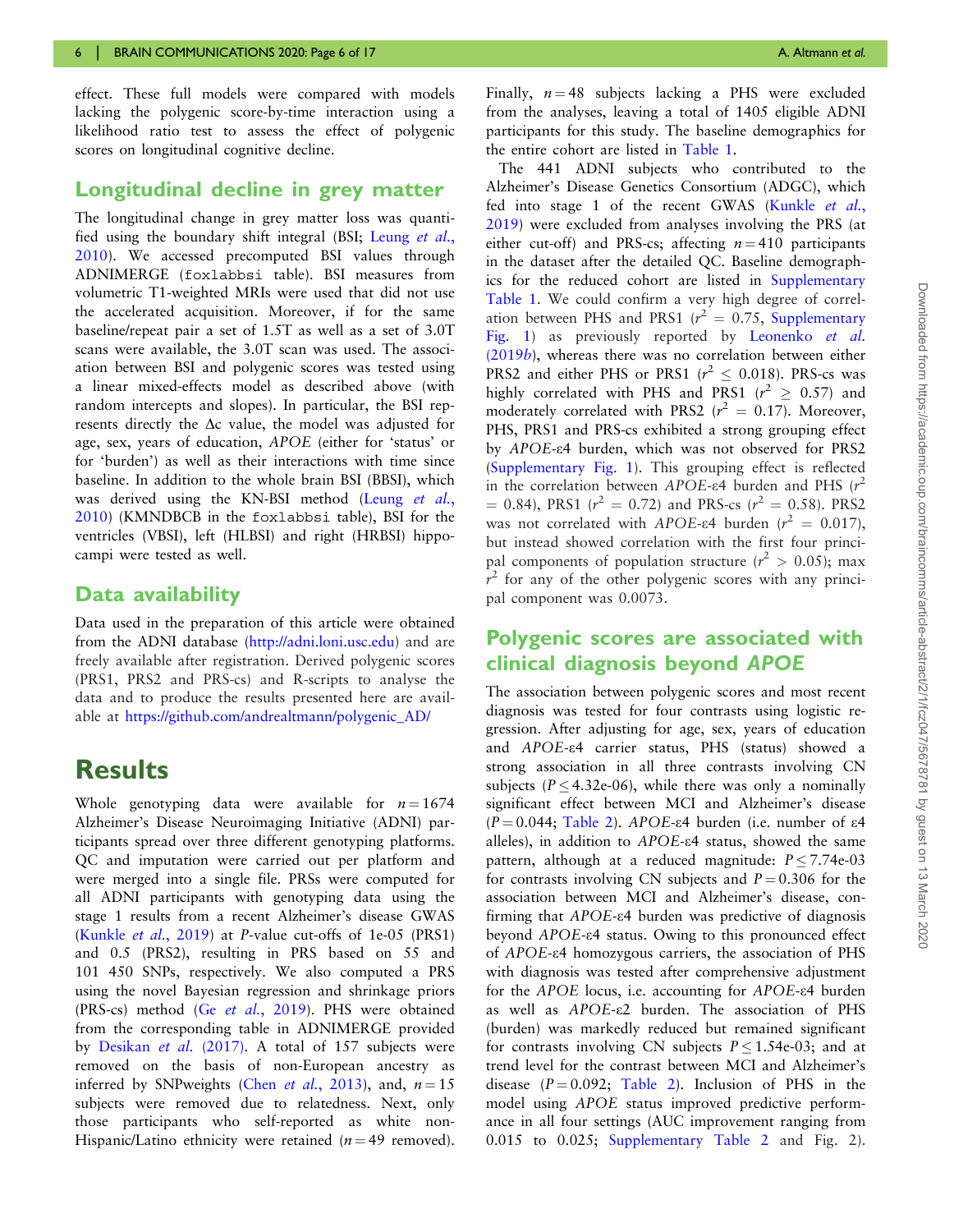#### <span id="page-6-0"></span>Table1 Baseline demographics of the full cohort

|                        | <b>CN</b>   | <b>MCI</b>  | Alzheimer's disease | <b>Total</b> | P-value (F-value) |
|------------------------|-------------|-------------|---------------------|--------------|-------------------|
| N                      | 417         | 712         | 275                 | 1404         |                   |
| Female (%)             | 205(49)     | 279(39)     | 118(43)             | 603(43)      | 0.004(5.37)       |
| Age (SD)               | 74.5(5.6)   | 73.1(7.5)   | 75.1(7.7)           | 73.9(7.1)    | $4.28e-05(10.13)$ |
| $APOE-ε4$ (0/1/2)      | 297/110/10  | 347/286/79  | 90/134/51           | 735/530/140  | $<$ 2e-16 (64.67) |
| MMSE (IQR)             | $29(29-30)$ | $28(26-29)$ | $23(22-25)$         | $28(26-29)$  | $<$ 2e-16 (1061)  |
| <b>Education</b>       | 16.48(2.64) | 16.02(2.84) | 15.27(2.92)         | 16.01(2.83)  | 2.37e-07 (15.42)  |
| Amyloid PET $(-/+/NA)$ | 146/76/195  | 171/216/325 | 14/107/154          | 331/399/674  | $<$ 2e-16 (53.24) |

Comprising  $n = 1404$  individuals after OC of the genetic data. Age given as mean, MMSE given as median, years of education as mean, amyloid PET as negative  $(-)$  or positive  $(+)$ and unavailable (NA).  $CN =$  cognitively normal; MCI  $=$  mild cognitive impairment.

|  |  |  |  |  |  | Table 2 Association of polygenic scores with most recent diagnosis |
|--|--|--|--|--|--|--------------------------------------------------------------------|
|--|--|--|--|--|--|--------------------------------------------------------------------|

|                              | <b>Score</b>       | <b>CNAD</b>  | <b>CNMCI</b> | <b>MCIAD</b> | <b>CNMCI+AD</b> |
|------------------------------|--------------------|--------------|--------------|--------------|-----------------|
| Entire cohort ( $n = 1404$ ) | PHS (status)       | $9.46E - 10$ | 4.32E-06     | 0.044        | L48E-09         |
|                              | PHS (burden)       | 8.45E-09     | $1.54E-03$   | 0.092        | $2.21E-0.5$     |
|                              | $APOE-E44$         | 6.50E-04     | 7.74E-03     | 0.30         | 5.99E-04        |
| Reduced cohort ( $n = 994$ ) | PHS (burden)       | $1.28E-03$   | 6.75E-05     | 0.32         | 8.49E-05        |
|                              | <b>PRS1</b>        | 0.028        | 7.78E-03     | 0.68         | 5.99E-03        |
|                              | PRS <sub>2</sub>   | 0.031        | $2.91E-04$   | 0.14         | 4.98E-04        |
|                              | PRS <sub>2</sub> * | 4.12E-07     | 8.26E-03     | 0.010        | 3.44E-05        |
|                              | <b>PRS-cs</b>      | 7.02E-03     | 2.80E-05     | 0.30         | 3.06E-05        |
|                              | $PRS-cs*$          | 2.69E-04     | 7.37E-04     | 0.43         | 2.80E-05        |

Results show the uncorrected P-values obtained from logistic regression while adjusting for age, sex, education and APOE (either for 'status' or for 'burden'). Scores with \* are additionally adjusted for five principal components reflecting population structure. Reduced cohort does not include subjects who contributed to ADGC. CN = cognitively normal;  $MCI = mild$  cognitive impairment;  $AD =$  Alzheimer's disease.

Adding PHS to the model that uses APOE burden led only to statistically significant improvement for the CN versus Alzheimer's disease classification (AUC increased from 0.765 to 0.777;  $P < 0.006$ ; [Supplementary Table 2](https://academic.oup.com/braincomms/article-lookup/doi/10.1093/braincomms/fcz047#supplementary-data) and Fig. 2).

After removal of ADGC participants, PHS (burden) was compared with PRS1, PRS2 and PRS-cs on the same dataset including comprehensive modelling of the APOE locus for all scores. PHS on the reduced dataset showed comparable results to the full dataset, i.e. significant  $P < 1.28e-03$  effects for contrasts involving CN subjects. PRS1 and PRS2 both replicated the pattern of associations seen with PHS: associations on contrasts including  $CN$  ( $P < 0.031$ ) but not detectable between MCI and Alzheimer's disease ( $P \ge 0.14$ ). PRS-cs showed P-values of the same magnitude as PHS (burden). After adjusting the model for PRS2 in addition for population structure the association with diagnosis was more pronounced  $(P = 4.12e-07$  with population structure compared with  $P = 0.031$  without) for the other contrasts no such pronounced effect was observed. The PRS-cs model with additional adjustment for population structure showed slightly improved P-values over the model without adjustment. However, owing due to only a marginal change in results, the adjustment for population structure in the PRS-cs model was not investigated further.

Predictive performance over the model using APOE burden was improved by adding PHS when classifying CN versus MCI (AUC increase of 0.018) or by including PHS or PRS-cs when classifying CN versus MCI or Alzheimer's disease (AUC increase of 0.011 or 0.02; [Supplementary Table 2](https://academic.oup.com/braincomms/article-lookup/doi/10.1093/braincomms/fcz047#supplementary-data) and Fig. 2).

## Polygenic scores are associated with CSF tau but not CSF  $A\beta$  beyond APOE

The association of polygenic scores with log-transformed baseline CSF biomarkers  $(A\beta, \tau)$  tau and p-tau) was tested using linear models stratified by disease group. When adjusting only for APOE  $\varepsilon$ 4 status (i.e.  $\varepsilon$ 4+/-) PHS (status) showed a strong association with baseline CSF Ab levels [\(Table 3](#page-7-0);  $P = 9.99e-07$ ). However, the effect was driven by homozygous APOE-e4 carriers (APOE-e44,  $P = 2.54e-10$ . After comprehensive adjustment for the APOE locus, the association between PHS (burden) and A $\beta$  disappeared (P = 0.87). This held true also on the reduced dataset for PHS (burden) as well as PRS1, PRS2 and PRS-cs ([Table 3](#page-7-0);  $P > 0.31$ ). In contrast, the effect of polygenic scores (PHS and PRS) on either tau and p-tau was not driven by APOE- $\varepsilon$ 4 homozygotes (P  $\geq$  0.067). PHS (status) showed significant associations with both CSF tau  $(P = 1.06e-03)$  and p-tau levels  $(P = 9.25e-04)$ , which remained significant after comprehensive adjustment for the APOE locus in PHS (burden)  $(P < 3.15e$ -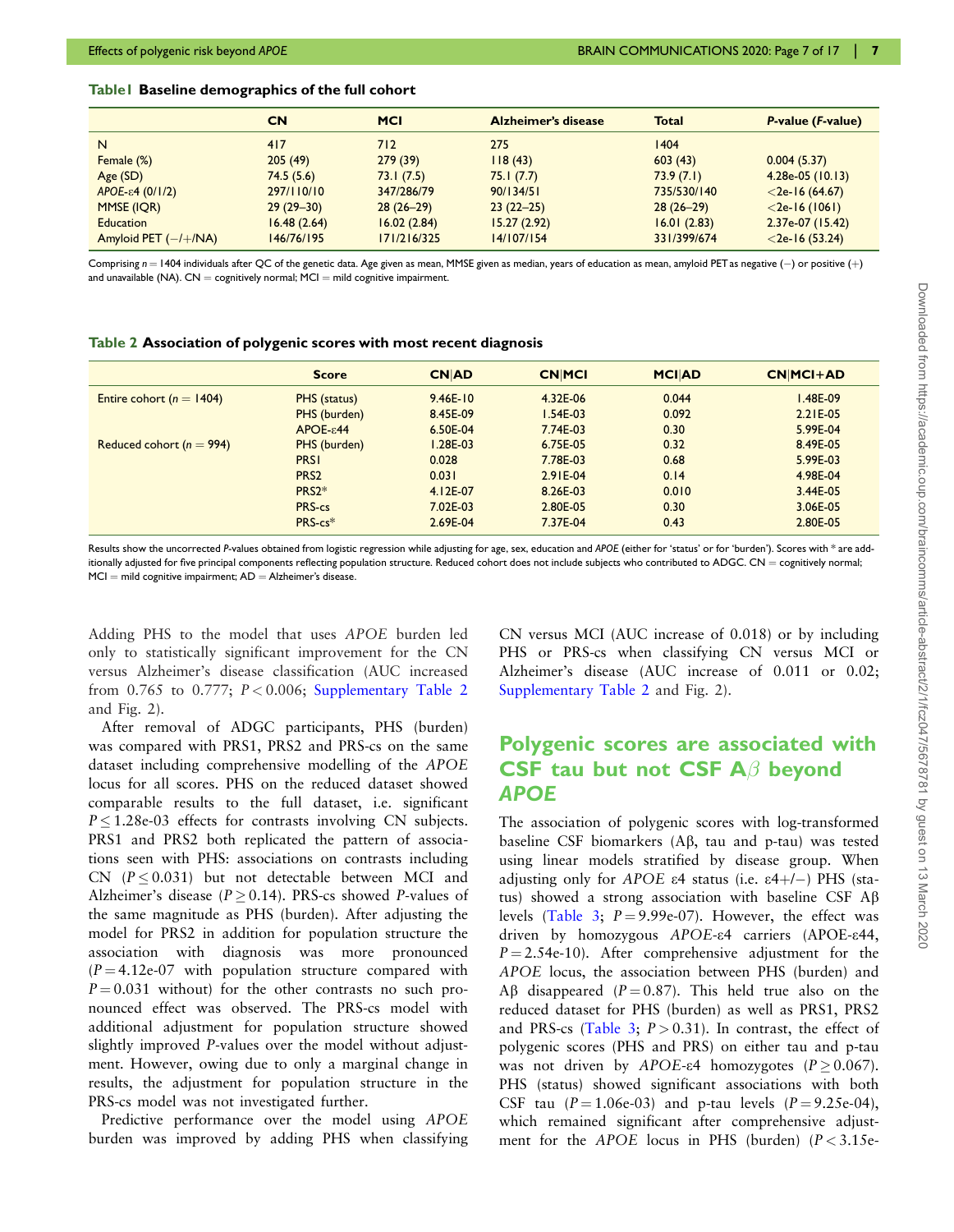#### <span id="page-7-0"></span>Table 3 Associations between polygenic scores and CSF biomarkers  $A\beta$ , total tau and phosphorylated tau

| Sample size (N) | <b>Score</b>       | Aβ         | Tau        | p-tau      |
|-----------------|--------------------|------------|------------|------------|
| 1008            | PHS (status)       | 9.99E-07   | $1.06E-03$ | 9.25E-04   |
|                 | PHS (burden)       | 0.87       | $2.33E-03$ | $3.15E-03$ |
|                 | $APOF-844$         | $2.54E-10$ | 0.067      | 0.073      |
| 807             | PHS (burden)       | 0.37       | $1.04E-03$ | 6.85E-04   |
|                 | <b>PRS1</b>        | 0.31       | $1.33E-04$ | 5.96E-05   |
|                 | PRS <sub>2</sub>   | 0.49       | 0.053      | 0.087      |
|                 | PRS <sub>2</sub> * | 0.42       | 0.95       | 0.95       |
|                 | PRS-cs             | 0.82       | 0.15       | 0.10       |

Biomarker values were log-transformed. The table depicts uncorrected P-values from linear models adjusted for age, sex, education and APOE (either for 'status' or for 'burden'). Results in the top part are for the entire cohort ( $n = 1008$ ) and in the bottom part after excluding ADGC subjects ( $n = 807$ ). The model indicated with  $*$  was additionally adjusted for genetic population structure.

03). This held true also for the PHS (burden) and PRS1 on the reduced dataset (Table 3). These associations were corroborated by the performance of the predictive models where adding PHS and PRS1 to the APOE burden baseline model improved the model for tau and p-tau but not Aβ [\(Supplementary Table 3\)](https://academic.oup.com/braincomms/article-lookup/doi/10.1093/braincomms/fcz047#supplementary-data).

## Polygenic scores show only moderate association with cortical amyloid beyond APOE

In addition to CSF  $\mathbf{A}\beta_{1-42}$ , cortical amyloid load was quantified using Florbetapir  $(^{18}F)$  PET (AV45) and tested for association with polygenic scores for Alzheimer's disease. There were  $n = 917$  subjects with AV45 scans (730) obtained at baseline visit). When adjusting for APOE-e4 status there were significant associations between PHS (status) and regional amyloid in all 34 cortical ROIs  $(P_{\rm FDR}$  range from 1.41e-03 to 6.22e-07; [Supplementary](https://academic.oup.com/braincomms/article-lookup/doi/10.1093/braincomms/fcz047#supplementary-data) [Fig. 3](https://academic.oup.com/braincomms/article-lookup/doi/10.1093/braincomms/fcz047#supplementary-data) and Table 4) confirming earlier results by [Tan](#page-12-0) et al. [\(2019\).](#page-12-0) Similar to CSF amyloid, cortical amyloid was significantly associated with APOE-e4 burden over APOE- $\varepsilon$ 4 status (28 of 34 regions with  $P_{\rm FDR}$  from 0.035 to 6.65e-04; [Supplementary Fig. 3](https://academic.oup.com/braincomms/article-lookup/doi/10.1093/braincomms/fcz047#supplementary-data) and Table 4). Consequently, comprehensive adjustment for the APOE locus reduced the association strength of PHS (burden) with regional amyloid, but all of the 34 ROIs remained significantly associated ( $P_{\text{FDR}} < 0.0478$ ; [Supplementary](https://academic.oup.com/braincomms/article-lookup/doi/10.1093/braincomms/fcz047#supplementary-data) [Fig. 3](https://academic.oup.com/braincomms/article-lookup/doi/10.1093/braincomms/fcz047#supplementary-data) and Table 4). Additional stratification by disease status at amyloid imaging, left only one significant ROI with an  $P_{\text{FDR}} = 0.0444$ : transverse temporal gyrus; another 26 ROIs were associated at trend level  $(P_{\text{FDR}}<0.1;$ [Supplementary Fig. 3](https://academic.oup.com/braincomms/article-lookup/doi/10.1093/braincomms/fcz047#supplementary-data) and Table 4). This pattern remained unchanged on the reduced dataset without the ADGC participants (Fig. 1; [Supplementary Table 5\)](https://academic.oup.com/braincomms/article-lookup/doi/10.1093/braincomms/fcz047#supplementary-data) comprising  $n = 822$  participants with AV45 scans (730) obtained at baseline visit). On the same dataset, PRS1 showed consistent association with regional amyloid despite comprehensive adjustment for APOE burden and stratification by disease group (26 of 34 ROIs;  $P_{\text{FDR}}$ 

Table 4 Effect of polygenic scores on clinical conversion obtained from Cox proportional hazards models

| <b>Sample</b><br>size(N) | <b>Score</b>       | <b>Beta</b> | <b>SE</b> | P-value |
|--------------------------|--------------------|-------------|-----------|---------|
| 1092                     | PHS (status)       | 0.290       | 0.09      | 0.002   |
|                          | PHS (burden)       | 0.372       | 0.15      | 0.013   |
|                          | $APOF-844$         | 0.295       | 0.17      | 0.088   |
| 813                      | PHS (burden)       | $-0.005$    | 0.20      | 0.99    |
|                          | <b>PRSI</b>        | $-0.029$    | 0.15      | 0.84    |
|                          | PRS <sub>2</sub>   | $-0.016$    | 0.08      | 0.84    |
|                          | PRS <sub>2</sub> * | 0.290       | 0.11      | 0.012   |
|                          | PRS-cs             | $-0.181$    | 0.12      | 0.11    |

Clinical conversion was defined as a dementia diagnosis in previously not demented participants. Rows correspond to different polygenic scores and estimates for the full dataset (top) and after removal of ADGC subjects (bottom). Beta  $=$  log hazards ratio;  $SE =$  standard error. \*was additionally adjusted for genetic population structure.



Figure 1 Regional associations between polygenic risk scores and regional uptake of amyloid. The colour code represents the -log10 FDR-corrected P-values obtained from linear models adjusted for age, sex, education, APOE-e4 count, APOE-e2 count and stratified by disease group at the time of imaging. There were no associations with  $P_{FDR}$  < 0.05 for PRS2 and PRS-cs.

from  $0.0446$  to  $4.00e-04$ ; Fig. 1; [Supplementary Table 5](https://academic.oup.com/braincomms/article-lookup/doi/10.1093/braincomms/fcz047#supplementary-data)). Neither, PRS-cs nor PRS2 (with or without correction for population structure) showed any association with regional amyloid load ([Supplementary Table 5](https://academic.oup.com/braincomms/article-lookup/doi/10.1093/braincomms/fcz047#supplementary-data)).

## Clinical conversion

The longitudinal design of the ADNI study was leveraged to test the association of polygenic scores with clinical progression to Alzheimer's disease in non-demented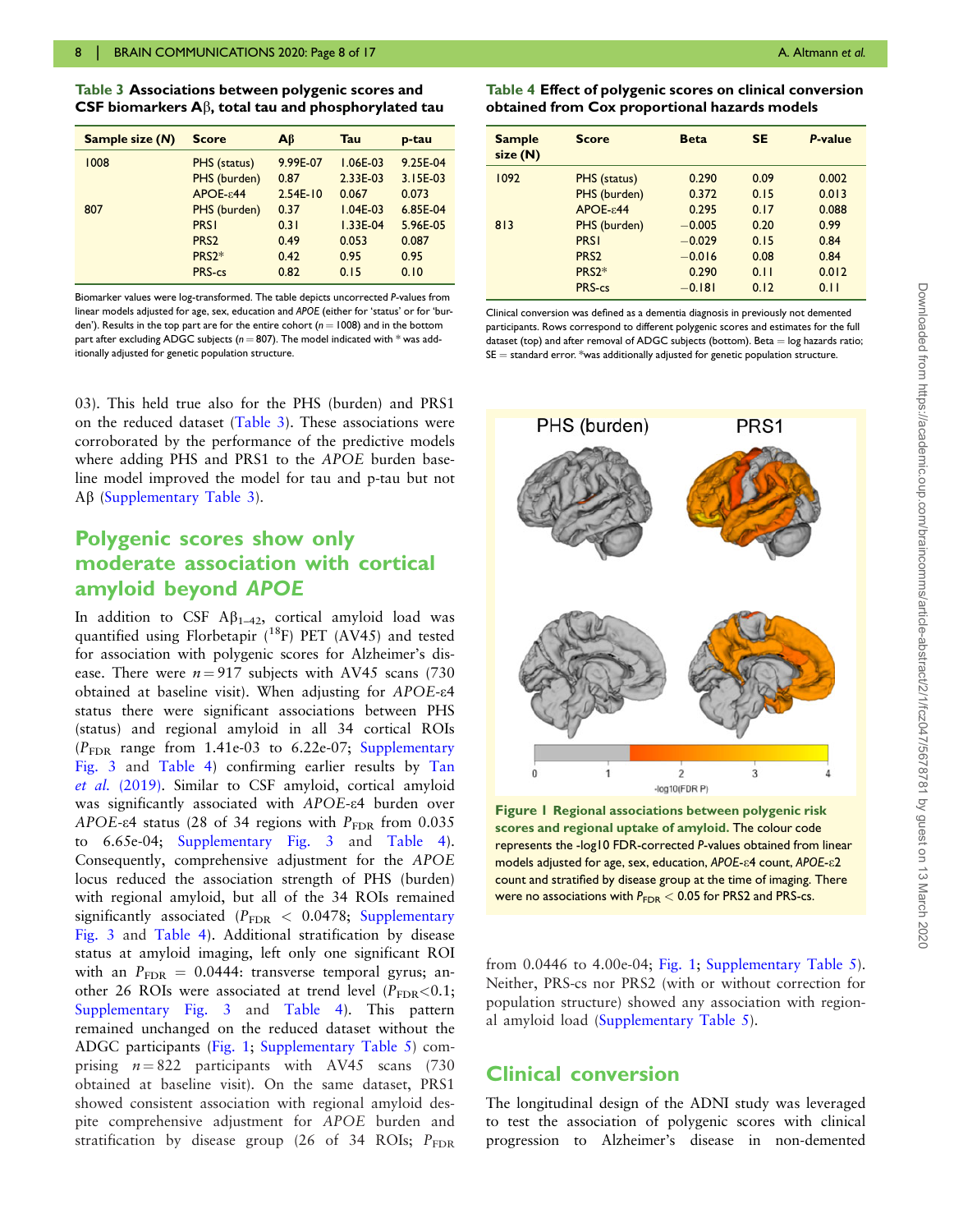participants using Cox proportional hazards models. There were 1092 non-demented subjects (406 CN, 686 MCI) of whom 318 converted to Alzheimer's disease (29 CN, 289 MCI). When adjusting for APOE-e4 status in the Cox regression, PHS (status) showed a significant effect on clinical progression ( $P = 0.002$ ), with higher polygenic hazard increasing the risk of conversion, while APOE-e4 burden showed a trend over APOE-e4 status  $(P = 0.09)$ . Comprehensive adjustment for the APOE locus led to a decline in association of PHS (burden) with clinical conversion but remained significant  $(P = 0.013)$ . On the reduced dataset, there were 813 subjects (258 CN, 555 MCI) of whom 179 converted to Alzheimer's disease (11 CN, 168 MCI). None of the scores showed a significant association with clinical conversion ( $P \geq 0.11$ , [Table 4](#page-7-0)). However, PRS2 adjusted for population structure showed an association with clinical conversion ( $P = 0.012$ ; [Table 4\)](#page-7-0). None of the polygenic scores improved the predictive performance of the baseline models in the Cox regression ([Supplementary](https://academic.oup.com/braincomms/article-lookup/doi/10.1093/braincomms/fcz047#supplementary-data) [Table 6\)](https://academic.oup.com/braincomms/article-lookup/doi/10.1093/braincomms/fcz047#supplementary-data).

#### Cognitive decline

The effect of polygenic burden on cognitive decline was assessed on 4465 observations obtained from 601 nondemented subjects (220 CN, 381 MCI) using linear mixed effect models with an initial setup as described in Tan et al. [\(2019\)](#page-12-0) followed by a more refined model (see Methods section). Initially, in a model adjusted for APOE-e4 status and using only random intercepts PHS (status) showed a very strong association with decline in CDR-SB  $(P = 7.8e-0.9)$ , memory  $(P = 8.15e-0.3)$  and EF  $(P = 1.32e-03)$  replicating earlier results (Tan *[et al.](#page-12-0)*, [2019\)](#page-12-0). Using the same model with only random intercepts, APOE-e4 burden exhibited effects of similar strength (Table 5). Consequently, after comprehensive adjustment for APOE, PHS (burden) only showed moderate association with CDR-SB  $(P = 3.95e-03)$  and none for memory or EF  $(P > 0.10)$ . Using a linear mixed-effects model with random slopes and random intercepts (while adjusting only for APOE-e4 status), substantially reduced the association between PHS (status) and CDR-SB  $(P = 5.92e-03)$ , memory  $(P = 0.012)$  and marginally for EF ( $P = 3.7e-03$ ) compared with random intercepts model (Table 5). Models using random slopes and random intercepts showed significantly higher likelihood  $(P < 2.2e-16)$  than models using only random intercepts ([Supplementary Table 7\)](https://academic.oup.com/braincomms/article-lookup/doi/10.1093/braincomms/fcz047#supplementary-data). Combining comprehensive adjustment for the APOE locus and the linear mixed effects model with random slopes and random intercept left no significant association ( $P \ge 0.08$ ) between the PHS (burden) and decline in cognitive scores. On the same dataset (i.e. there were no ADGC participants), PRS1 showed a moderate significant association with decline in CDR-SB  $(P = 3.57e-03)$  but not with decline in memory or EF  $(P \ge 0.42)$ . There was neither a significant association for

Table 5 Associations between polygenic scores and cognitive decline

| Model            | <b>Score</b>                 | <b>CDR-SB</b>        | <b>MEM</b>       | EF                 |
|------------------|------------------------------|----------------------|------------------|--------------------|
| Random intercept | PHS (status)                 | 7.80E-09<br>3.95E-03 | 8.15F-03<br>0.20 | $1.32E-03$<br>0.10 |
|                  | PHS (burden)<br>$APOF-644$   | 2.09E-08             | 2.02E-03         | 9.19E-05           |
| Random intercept | PHS (status)                 | $5.92F-03$           | 0.012            | 3.70E-03           |
| $+$ slope        | PHS (burden)                 | 0.080                | 0.47             | 0.55               |
|                  | <b>PRS1</b>                  | 3.57E-03             | 0.42             | 0.65               |
|                  | PR <sub>S2</sub>             | 0.45                 | 0.21             | 0.71               |
|                  | PRS <sub>2</sub> *<br>PRS-cs | 0.059<br>0.34        | 0.40<br>0.66     | 0.43<br>0.65       |
|                  |                              |                      |                  |                    |

P-values for the score-by-time interaction on change in CDR sum of boxes) and composite scores for memory and executive function. Rows correspond to different polygenic scores. Linear mixed-effects models were estimated with either random intercept or random intercept and random slope (for time).  $CDR-SB =$  clinical dementia rating sum of boxes;  $MEM =$  memory;  $EF =$  executive function. \*was additionally adjusted for genetic population structure.

PRS2 ( $P \ge 0.21$ ) nor for PRS-cs ( $P \ge 0.34$ ). After additional adjustment for population structure, PRS2 showed a trending association with decline in CDR-SB ( $P = 0.059$ ) but neither with memory nor with EF decline ( $P \ge 0.40$ ).

#### Grey matter decline

The BSI (Leung *et al.*[, 2010](#page-12-0)) was used to quantify longitudinal decline in grey matter for the whole brain, the ventricles as well as left and right hippocampus. On the entire dataset, there were  $n = 1250$  subjects with 3909 scans for whole brain and ventricular BSI. A reduced number of subjects  $(n = 618)$  and scans  $(n = 1714)$  was available for hippocampal BSI. Using a linear mixedeffects model with random intercepts and random slopes, there was a strong association between PHS (status) and whole brain and ventricular BSI ( $P < 2.38e-0.5$ ) and trending for hippocampal BSI ( $P \le 0.091$ ). Some of these effects were driven by APOE-e4 homozygotes [\(Table 6](#page-9-0)) and consequently, the association between PHS (burden) and BSI measures was reduced  $(P < 4.12e-03$  for whole brain and ventricular;  $P \geq 0.3$  for hippocampi). On the dataset lacking the ADGC participants, there was no significant association between PHS (burden) or PRS2 and any BSI measures ( $P \ge 0.19$ ). PRS1 was associated with whole brain and ventricular BSI  $(P < 1.7e-03)$  and marginally for right hippocampus and trending for left hippocampus [\(Table 6\)](#page-9-0). Similarly, PRS-cs showed at least trend-level association ( $P \le 0.061$ ) for any BSI.

## **Discussion**

In a series of statistical tests, we investigated whether polygenic scores are associated with a range of Alzheimer's disease-related traits beyond the APOE locus. We found that polygenic scores were associated beyond APOE with clinical diagnosis, CSF-tau levels and, to a minor degree, with progressive atrophy. However, for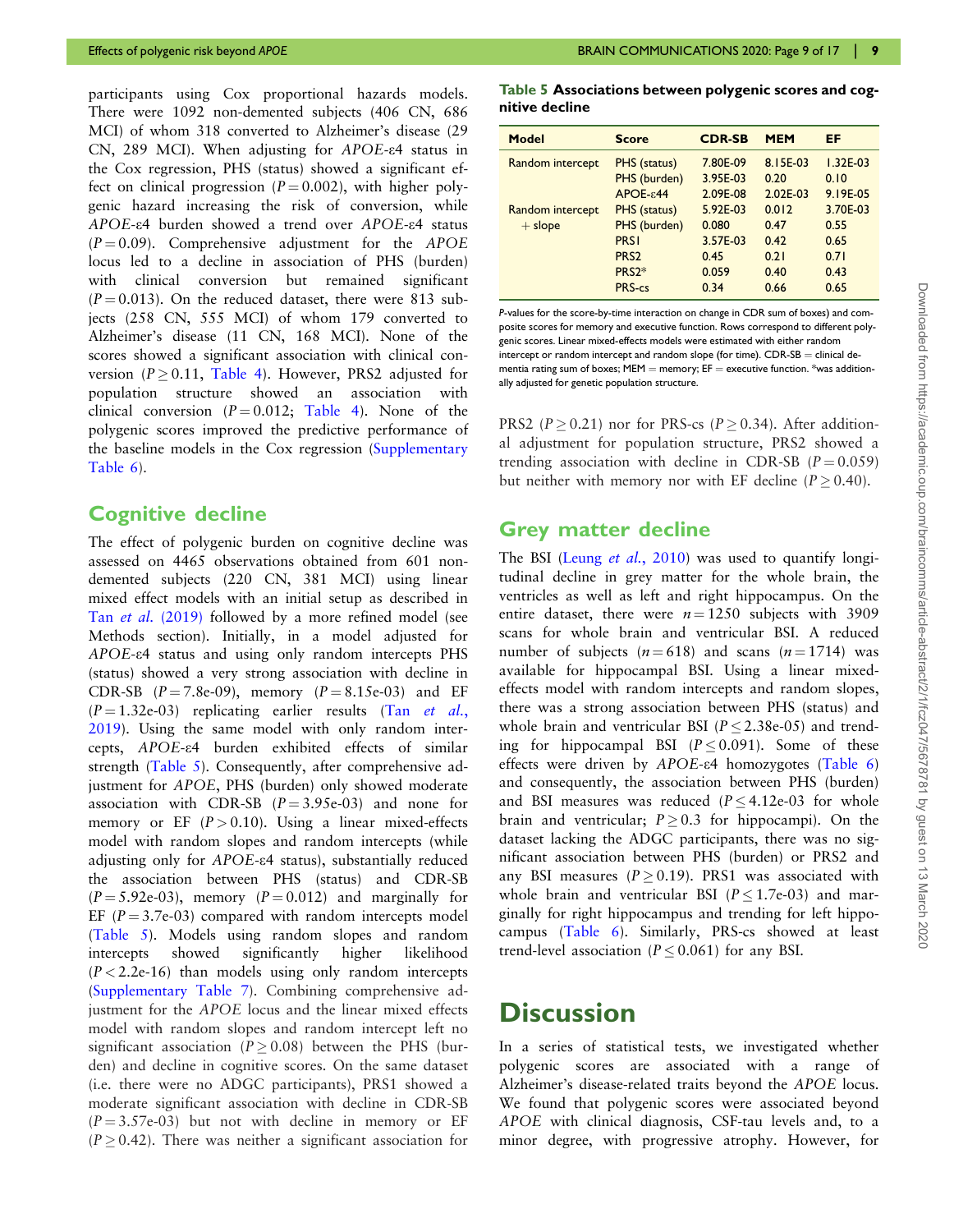<span id="page-9-0"></span>Table 6 Associations between polygenic scores and atrophy

| <b>Subjects</b><br>(scans) | <b>Score</b>        | <b>BBSI</b> | <b>VBSI</b>       | <b>HRBSI*</b> | <b>HLBSI*</b> |
|----------------------------|---------------------|-------------|-------------------|---------------|---------------|
| $n = 1250$                 | PHS (status)        |             | $1.54e-5$ 2.38e-5 | $9.14e-2$     | $5.45e-2$     |
| $(n = 3909)$               | PHS (burden)        | $2.56e-3$   | $4.12e-3$         | 0.82          | 0.30          |
|                            | $APOE-844$          | $4.93e-3$   | $1.50e-2$         | $1.25e-2$     | $2.96e-2$     |
| $n = 878$                  | PHS (burden)        | 0.19        | 0.42              | 0.82          | 0.30          |
| $(n = 2754)$               | <b>PRS1</b>         | $6.7e-4$    | $1.7e-3$          | 0.02          | 0.065         |
|                            | PR <sub>S2</sub>    | 0.65        | 0.91              | 0.88          | 0.29          |
|                            | PRS <sub>2</sub> ** | 0.02        | $7.7e-3$          | 0.10          | 0.15          |
|                            | PRS-cs              | 0.0041      | 0.031             | 0.061         | 0.004         |
|                            |                     |             |                   |               |               |

P-values for a time-by-polygenic score interaction effect on longitudinal changes in grey matter quantified by the BSI. Columns correspond to different target regions and/or measures of BSI. BBSI = whole brain BSI; VBSI = Ventricular BSI; HRBSI = Right side hippocampal BSI;  $HLBSI = Let$ t side hippocampal BSI. \* indicates a reduced dataset with  $n = 618$  subjects and  $n = 1714$  scans. \*\* was additionally adjusted for genetic population structure.

many other tested traits such as clinical disease progression, CSF amyloid, cognitive decline and cortical amyloid load, the additional effects of polygenic scores beyond APOE were of minor nature. Our results demonstrate that incomplete adjustment for the APOE locus can lead to severely overestimated effects of polygenic scores due to APOE-e4 homozygous participants. For instance, while our analysis confirmed the PHS' association with a range of Alzheimer's disease-related measures beyond APOE-e4 carrier status first reported by Tan [et al.](#page-12-0) [\(2019\)](#page-12-0), these effects mostly disappeared when using a comprehensive correction for the APOE locus comprising the number of APOE-e2 and APOE-e4 alleles, mainly owing to the high correlation between PHS and APOEe4 burden. Conversely, on the same cohort of subjects, we tested a simple 'polygenic' score comprising only the APOE-e4 allele count and could demonstrate its statistical effects beyond APOE-e4 carrier status. Thus, taken together these results suggest that the previously observed associations of PHS with Alzheimer's disease-related measures (Tan et al.[, 2017,](#page-12-0) [2018,](#page-12-0) [2019\)](#page-12-0) were partially driven by APOE-e4 homozygous participants. Our analysis also uncovered a second source of statistical modelling that led to overestimated effects of PHS on longitudinal changes in cognition and atrophy. The linear mixed-effects models used in PHS analyses [\(Desikan](#page-11-0) et al.[, 2017;](#page-11-0) Tan et al.[, 2017,](#page-12-0) [2018,](#page-12-0) [2019\)](#page-12-0) only allowed for subject-specific intercepts, i.e. requiring that the rate of decline is shared between all subjects regardless of disease group, baseline characteristics and genetics, and only modulated by the few variables included as fixed effects. More flexibility is provided by allowing individual rates of decline that are subject-specific (random slopes) in addition to random intercepts. Such random slope linear mixed-effects models have been used recently to analyse longitudinal changes in ADNI data [\(Holland](#page-11-0) et al., 2013; [Mormino](#page-12-0) *et al.*, 2016) and are likely to more accurately model 'real-life' scenarios where individuals decline at

very heterogenous rates. Indeed, the addition of random slopes resulted in a significantly better model fit  $(P < 2.2e-16)$  on our data than models using only random intercepts [\(Supplementary Table 7\)](https://academic.oup.com/braincomms/article-lookup/doi/10.1093/braincomms/fcz047#supplementary-data). Here, using random slopes in addition to random intercepts led to dramatically reduced associations between PHS and longitudinal changes in cognitive decline. In combination with a corrected adjustment for APOE-e4 burden, this led to a complete lack of association between the PHS-by-time interaction and CDR-SB ( $P = 0.08$ ), which showed initially a very strong association ( $P = 7.80E-09$ ) with the same setup as in Tan *et al.* [\(2019\)](#page-12-0) (who reported  $P = 2.44e$ -10).

Overall, we found that PHS and PRS1, which was based on SNPs exceeding the genome-wide suggestive threshold (P = 1e-05), were highly correlated ( $r^2 = 0.75$ ; [Supplementary Fig. 1](https://academic.oup.com/braincomms/article-lookup/doi/10.1093/braincomms/fcz047#supplementary-data)). This confirms earlier results comparing PHS and PRS, which reported that despite the different nature of the statistical analysis, the estimated effects per SNP were very similar ([Leonenko](#page-11-0) et al., [2019](#page-11-0)b). Consequently, the association profile of the two scores was quite similar across the tested Alzheimer's disease-related measures. In addition to PRS1, we tested two other PRS scores: PRS2, which was based on SNPs exceeding the  $P = 0.5$  threshold, and PRS-cs using a novel method that adjust GWAS-derived effect size estimates for local LD structure. PRS-cs was based on all available SNP data, making it in theory more similar to PRS2, but the correction effect, which emphasized variants with strong effects, rendered the final score to be more correlated to PRS1 rather than to PRS2.

PRS2 showed poorer association with traits compared with PRS1. However, PRS2 was quite sensitive to the correction of population structure (as reflected by substantial correlations between PRS2 and principal components reflecting population structure). The effect was most pronounced when testing for an association with clinical diagnosis where the P-value improved from  $P = 0.031$ (without correction) to  $P = 4.12e-07$  (with correction) in the CN versus Alzheimer's disease contrast [\(Table 2](#page-6-0)). A recent study in the Finnish population demonstrated that polygenic scores are sensitive to geographic patterns even in relatively homogenous populations [\(Kerminen](#page-11-0) et al., [2019\)](#page-11-0). Furthermore, the observed bias increased with the inclusion of more variants in the polygenic scores. Thus, while PRS1 (and PHS) may be relatively robust to population bias, PRS2 is more sensitive but requires additional correction for population structure. Overall PRS-cs was less biased by this effect, probably owing to the emphasis on high effect size variants, which is expressed by the high correlation with PHS and PRS1.

After comprehensive adjustment for the APOE locus and stratification for disease group, there was no association between polygenic scores and amyloid (measured in CSF or through amyloid PET). In initial reports, PHS showed a strong association with cortical amyloid ([Tan](#page-12-0) et al.[, 2019](#page-12-0), with strongest association seen in Rostral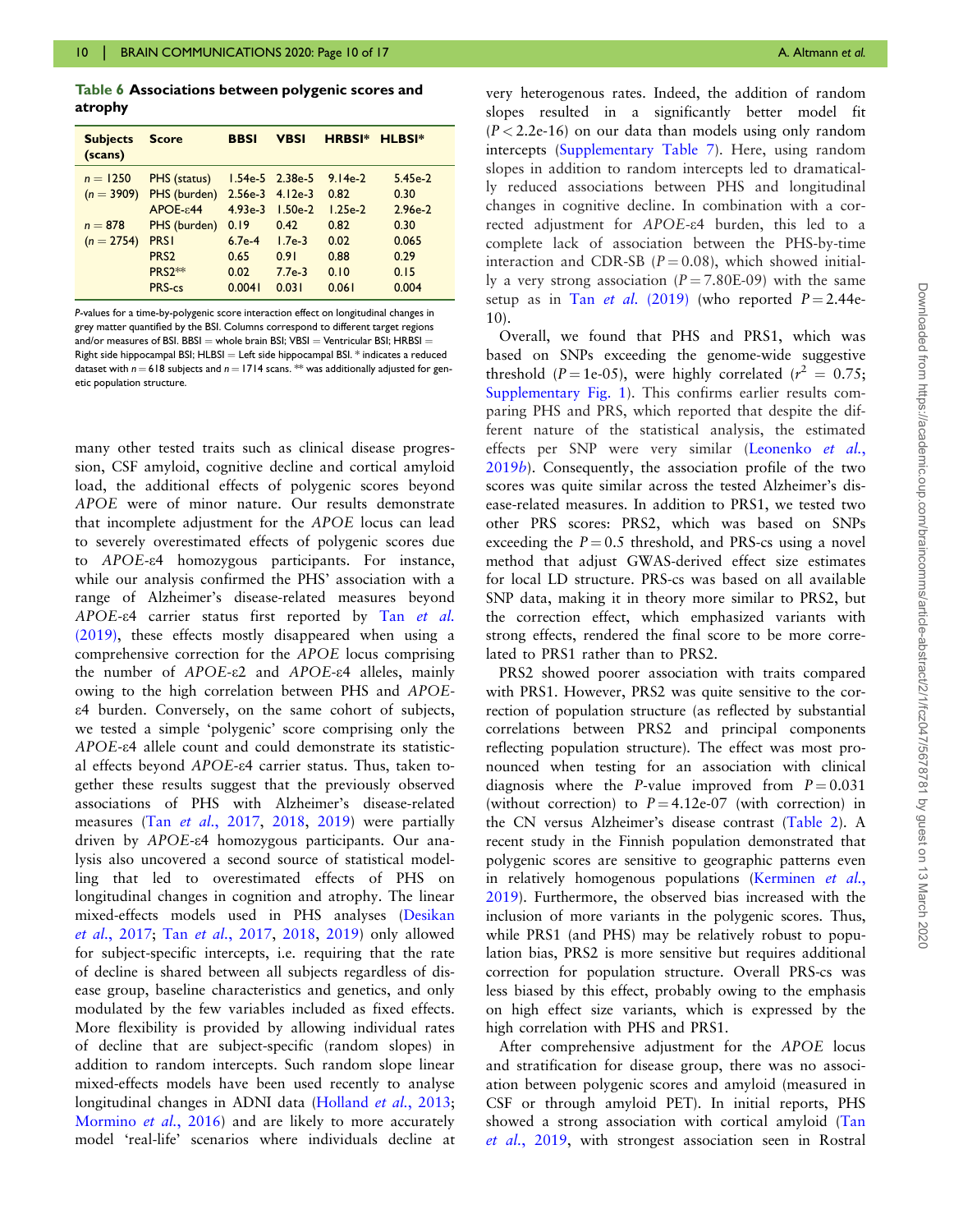Middle Frontal gyrus;  $P_{\text{FDR}} = 5.82E-08$ ; replicated in this study with  $P_{\text{FDR}}=6.21e-07$ . Implementing adjustments for APOE locus and disease status, only one ROI remained significant (Transverse Temporal gyrus,  $P_{\text{FDR}} =$ 0.038). Likewise, CSF A $\beta$  did not show any association with polygenic scores beyond  $APOE$  ( $P > 0.34$ ). Only CSF tau and p-tau were consistently associated with polygenic risk beyond APOE and clinical diagnosis, with the strongest effects for PHS and PRS1. We found that the genes contributing to PRS1 were significantly enriched  $(P = 4.1e-04)$  among the protein-interaction partners of tau [\(Supplementary results\)](https://academic.oup.com/braincomms/article-lookup/doi/10.1093/braincomms/fcz047#supplementary-data). The association with tau rather than amyloid pathology confirms recently published results by [Leonenko](#page-11-0) et al. (2019a) showing that amyloid pathology is mainly driven by APOE genotype and that polygenic risk contributes to risk further conversion to Alzheimer's disease. Moreover, recent works suggest that brain amyloid deposition is driven by the APOE locus (Yan et al.[, 2018\)](#page-12-0) and that a genome-wide significant variant in the Alzheimer's disease risk gene BIN1 (rs744373) is associated with tau pathology instead of amyloid pathology [\(Franzmeier](#page-11-0) et al., 2019).

For some analyses, we conducted predictive modelling to assess the effect of polygenic scores in addition to the statistical association tests. The results supported our findings: using APOE burden as opposed to APOE-e4 status provided better diagnostic prediction, however, adding PRSs to models already using APOE burden yielded only marginal gains ([Supplementary Table 2\)](https://academic.oup.com/braincomms/article-lookup/doi/10.1093/braincomms/fcz047#supplementary-data). CSF tau and p-tau were better predicted by adding PHS or PRS1 to the models, but it was not the case for CSF  $\text{A}\beta$  [\(Supplementary Table 3](https://academic.oup.com/braincomms/article-lookup/doi/10.1093/braincomms/fcz047#supplementary-data)). Lastly, there was no predictive gain by using polygenic scores on clinical progression in the survival analysis ([Supplementary Table 6](https://academic.oup.com/braincomms/article-lookup/doi/10.1093/braincomms/fcz047#supplementary-data)).

One limitation of this study was that, owing to sample overlap, the entire ADNI cohort could not be used for the PHS and PRS comparison. However, in order to demonstrate the effect of being APOE-e4 homozygous, we tested APOE-e4 burden in addition to APOE-e4 status and compared the results to PHS on the entire cohort, finding broadly consistent results.

In summary, this work presents a comprehensive comparison of PHS, PRS and PRS-cs and their relation to a range of Alzheimer's disease-related traits within the ADNI cohort. The results showed that there are not many effective differences between PHS and PRS1 in terms of associations with disease stage or biomarkers. In fact, many associations of PHS reported in earlier works were inflated due to lack of adjustment for the APOE locus, clinical diagnosis or underspecified statistical models. Given the ease with which PRS can be derived (i.e. from publicly available summary statistics) compared with PHS (i.e. requires reanalysis of the GWAS data), we believe the PRS constitutes the more practical choice. Moreover, on many of the tested traits, the major driving factor remained the APOE locus, with the sole exception of quantitative CSF-tau and p-tau measures.

## Supplementary material

[Supplementary material](https://academic.oup.com/braincomms/article-lookup/doi/10.1093/braincomms/fcz047#supplementary-data) is available at Brain Communications online.

## Funding

A.A. holds a Medical Research Council eMedLab Medical Bioinformatics Career Development Fellowship. This work was supported by the Medical Research Council [grant number MR/L016311/1]. M.A.S. acknowledges financial support the Engineering and Physical Sciences Research Council (EPSRC)-funded UCL Centre for Doctoral Training in Medical Imaging (EP/L016478/ 1). L.M.A. has received funding European Union's Horizon 2020 research and innovation programme under grant agreement No. 666992. E.d.S. acknowledges supported from the National Institute for Health University College London Hospitals Biomedical Centre. D.M.C. is supported by grants from the Alzheimer Society (AS-PG-15-025), Alzheimer's Research UK (ARUK-PG2014-1946) and Medical Research Council UK (MR/M023664/1). J.H. was supported in part by the Dolby Family Fund, the UK Dementia Research Institute and the Health University College London Hospitals Biomedical Centre as well as by an anonymous foundation. J.M.S. acknowledges the support of the National Institute for Health Research University College London Hospitals Biomedical Research Centre, Wolfson Foundation, Engineering and Physical Sciences Research Council (EPSRC) (EP/J020990/ 1), Medical Research Council (MRC) Dementias Platform UK (MR/L023784/1), Alzheimer's Research UK (ARUK-PG2017-1946), Brain Research UK (UCC14191), Weston Brain Institute (UB170045) and European Union's Horizon 2020 research and innovation programme (Grant 666992).

Data collection and sharing for this project were funded by the Alzheimer's Disease Neuroimaging Initiative (ADNI; National Institutes of Health Grant U01 AG024904) and DOD ADNI (Department of Defense award number W81XWH-12-2-0012). ADNI is funded by the National Institute on Aging, the National Institute of Biomedical Imaging and Bioengineering, and through generous contributions from the following: AbbVie, Alzheimer's Association; Alzheimer's Drug Discovery Foundation; Araclon Biotech; BioClinica, Inc.; Biogen; Bristol-Myers Squibb Company; CereSpir, Inc.; Cogstate; Eisai Inc.; Elan Pharmaceuticals, Inc.; Eli Lilly and Company; EuroImmun; F. Hoffmann-La Roche Ltd and its affiliated company Genentech, Inc.; Fujirebio; GE Healthcare; IXICO Ltd.; Janssen Alzheimer Immunotherapy Research & Development, LLC.; Johnson & Johnson Pharmaceutical Research & Development LLC.; Lumosity; Lundbeck; Merck & Co., Inc.; Meso Scale Diagnostics, LLC.; NeuroRx Research; Neurotrack Technologies; Novartis Pharmaceuticals Corporation;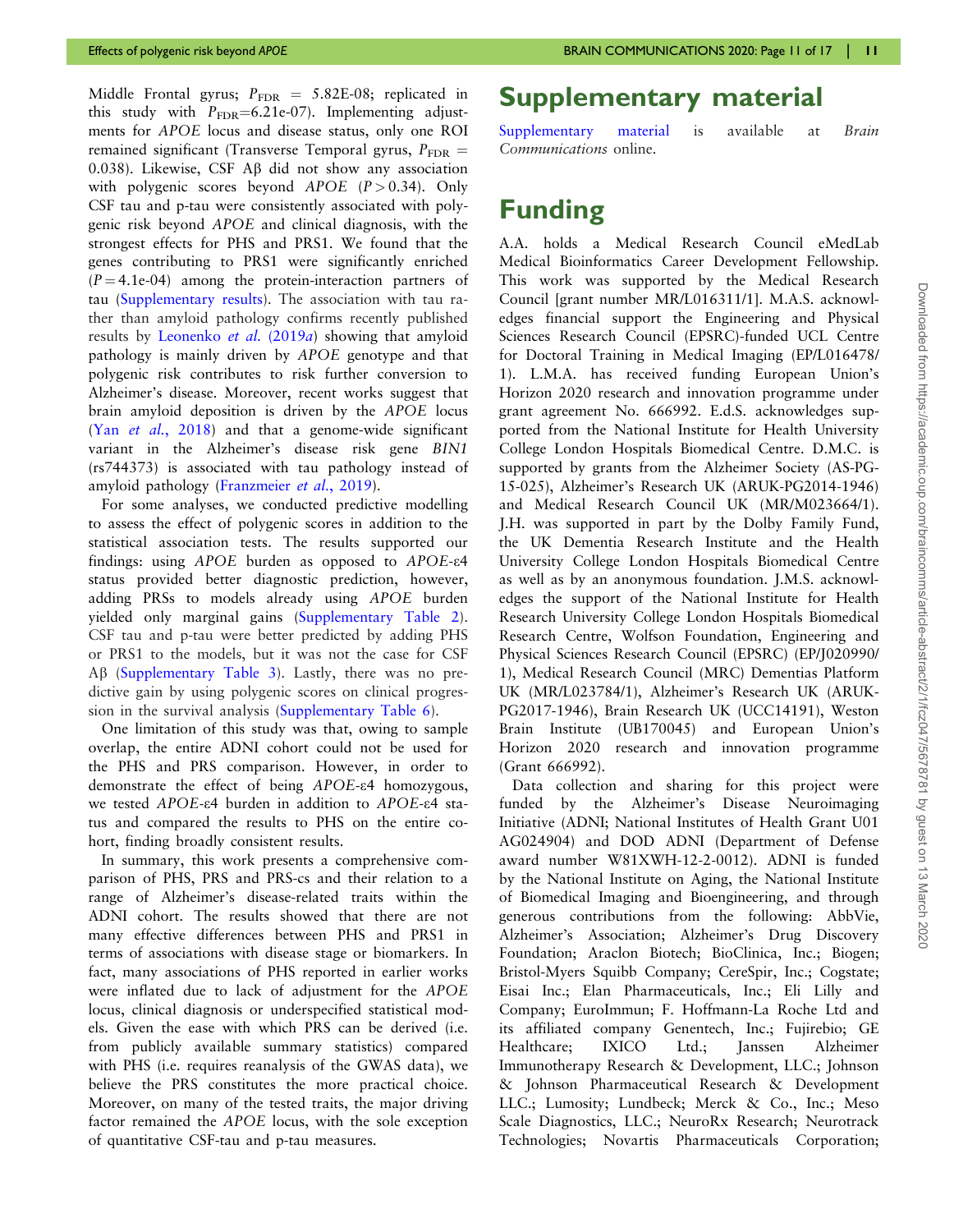<span id="page-11-0"></span>Pfizer Inc.; Piramal Imaging; Servier; Takeda Pharmaceutical Company; and Transition Therapeutics. The Canadian Institutes of Health Research is providing funds to support ADNI clinical sites in Canada. Private sector contributions are facilitated by the Foundation for the National Institutes of Health ([www.fnih.org\)](http://www.fnih.org). The grantee organization is the Northern California Institute for Research and Education, and the study is coordinated by the Alzheimer's Therapeutic Research Institute at the University of Southern California. ADNI data are disseminated by the Laboratory for Neuro Imaging at the University of Southern California.

## Competing interests

J.M.S. has received research funding and PET tracer from AVID Radiopharmaceuticals (a wholly owned subsidiary of Eli Lilly); has consulted for Roche, Eli Lilly, Biogen and Merck, GE; received royalties from Oxford University Press and Henry Stewart Talks; given education lectures sponsored by Eli Lilly, Biogen and GE; and serves on a Data Safety Monitoring Committee for Axon Neuroscience SE.

## **References**

- Altmann A, Tian L, Henderson VW, Greicius MD; Alzheimer's Disease Neuroimaging Initiative Investigators. Sex modifies the APOE-related risk of developing Alzheimer disease. Ann Neurol 2014; 75: 563–73.
- Bateman RJ, Xiong C, Benzinger TLS, Fagan AM, Goate A, Fox NC, et al. Clinical and biomarker changes in dominantly inherited Alzheimer's disease. N Engl J Med 2012; 367: 795–804.
- Belloy ME, Napolioni V, Greicius MD. A quarter century of APOE and Alzheimer's disease: progress to date and the path forward. Neuron 2019; 101: 820–38.
- Chen C-Y, Pollack S, Hunter DJ, Hirschhorn JN, Kraft P, Price AL. Improved ancestry inference using weights from external reference panels. Bioinformatics 2013; 29: 1399–406.
- Crane PK, Carle A, Gibbons LE, Insel P, Mackin RS, Gross A, et al.; for the Alzheimer's Disease Neuroimaging Initiative. Development and assessment of a composite score for memory in the Alzheimer's Disease Neuroimaging Initiative (ADNI). Brain Imaging Behav 2012; 6: 502–16.
- Cruchaga C, Del-Aguila JL, Saef B, Black K, Fernandez MV, Budde J, et al. Polygenic risk score of sporadic late-onset Alzheimer's disease reveals a shared architecture with the familial and early-onset forms. Alzheimer's Dement 2018; 14: 205–14.
- Delaneau O, Marchini J, Zagury JF. A linear complexity phasing method for thousands of genomes. Nat Methods 2012; 9: 179–81.
- Desikan RS, Fan CC, Wang Y, Schork AJ, Cabral HJ, Cupples LA, et al. Genetic assessment of age-associated Alzheimer disease risk: development and validation of a polygenic hazard score. PLoS Med 2017; 14: e1002258.
- Desikan RS, Ségonne F, Fischl B, Quinn BT, Dickerson BC, Blacker D, et al. An automated labeling system for subdividing the human cerebral cortex on MRI scans into gyral based regions of interest. Neuroimage 2006; 31: 968–80.
- Dudbridge F. Power and predictive accuracy of polygenic risk scores. PLoS Genet 2013; 9: e1003348.
- Durbin R. Efficient haplotype matching and storage using the positional Burrows-Wheeler transform (PBWT). Bioinformatics 2014; 30: 1266–72.
- Escott-Price V, Myers AJ, Huentelman M, Hardy J. Polygenic risk score analysis of pathologically confirmed Alzheimer disease. Ann Neurol 2017; 82: 311–4.
- Escott-Price V, Sims R, Bannister C, Harold D, Vronskaya M, Majounie E, et al. Common polygenic variation enhances risk prediction for Alzheimer's disease. Brain 2015; 138: 3673–84.
- Euesden J, Lewis CM, O'Reilly PF. PRSice: polygenic risk score software. Bioinformatics 2015; 31: 1466–8.
- Farrer LA, Cupples LA, Haines JL, Hyman B, Kukull WA, Mayeux R, et al. Effects of age, sex, and ethnicity on the association between apolipoprotein E genotype and Alzheimer disease. A meta-analysis. APOE and Alzheimer Disease Meta Analysis Consortium. JAMA 1997; 278: 1349–56.
- Franzmeier N, Rubinski A, Neitzel J, Ewers M; The Alzheimer's Disease Neuroimaging Initiative (ADNI). The BIN1 rs744373 SNP is associated with increased tau-PET levels and impaired memory. Nat Commun 2019; 10: 1766.
- Gatz M, Reynolds CA, Fratiglioni L, Johansson B, Mortimer JA, Berg S, et al. Role of genes and environments for explaining Alzheimer disease. Arch Gen Psychiatry 2006; 63: 168–74.
- Ge T, Chen CY, Ni Y, Feng YCA, Smoller JW. Polygenic prediction via Bayesian regression and continuous shrinkage priors. Nat Commun 2019; 10: 1776.
- Guerreiro R, Wojtas A, Bras J, Carrasquillo M, Rogaeva E, Majounie E, et al. TREM2 variants in Alzheimer's disease. N Engl J Med 2013; 368: 117–27.
- Holland D, Desikan RS, Dale AM, McEvoy LK. Higher rates of decline for women and apolipoprotein e e4 carriers. AJNR Am J Neuroradiol 2013; 34: 2287–93.
- International Schizophrenia Consortium, Purcell SM, Wray NR, Stone JL, Visscher PM, O'Donovan MC, et al. Common polygenic variation contributes to risk of schizophrenia and bipolar disorder. Nature 2009; 460: 748–52.
- Jansen IE, Savage JE, Watanabe K, Bryois J, Williams DM, Steinberg S, et al. Genome-wide meta-analysis identifies new loci and functional pathways influencing Alzheimer's disease risk. Nat Genet 2019; 51: 404–13.
- Kerminen S, Martin AR, Koskela J, Ruotsalainen SE, Havulinna AS, Surakka I, et al. Geographic variation and bias in polygenic scores of complex diseases and traits in Finland. Am J Hum Genet 2019; 104: 1169–81.
- Khera AV, Chaffin M, Aragam KG, Haas ME, Roselli C, Choi SH, et al. Genome-wide polygenic scores for common diseases identify individuals with risk equivalent to monogenic mutations. Nat Genet 2018; 50: 1219–24.
- Kunkle BW, Grenier-Boley B, Sims R, Bis JC, Damotte V, Naj AC, et al.; Alzheimer Disease Genetics Consortium (ADGC). Genetic meta-analysis of diagnosed Alzheimer's disease identifies new risk loci and implicates A $\beta$ , tau, immunity and lipid processing. Nat Genet 2019; 51: 414–30.
- Lambert J-C, Ibrahim-Verbaas CA, Harold D, Naj AC, Sims R, Bellenguez C, et al. Meta-analysis of 74,046 individuals identifies 11 new susceptibility loci for Alzheimer's disease. Nat Genet 2013; 45: 1452–8.
- Landau SM, Breault C, Joshi AD, Pontecorvo M, Mathis CA, Jagust WJ, et al. Amyloid- $\beta$  imaging with Pittsburgh compound B and florbetapir: comparing radiotracers and quantification methods. J Nucl Med 2013; 54: 70–7.
- Leonenko G, Shoai M, Bellou E, Sims R, Williams J, Hardy J, et al.; the Alzheimer's Disease Neuroimaging Initiative. Genetic risk for Alzheimer's disease is distinct from genetic risk for amyloid deposition. Ann Neurol 2019a; 86: 427–35.
- Leonenko G, Sims R, Shoai M, Frizzati A, Bossu` P, Spalletta G, et al. Polygenic risk and hazard scores for Alzheimer's disease prediction. Ann Clin Transl Neurol 2019b; 6: 456–65.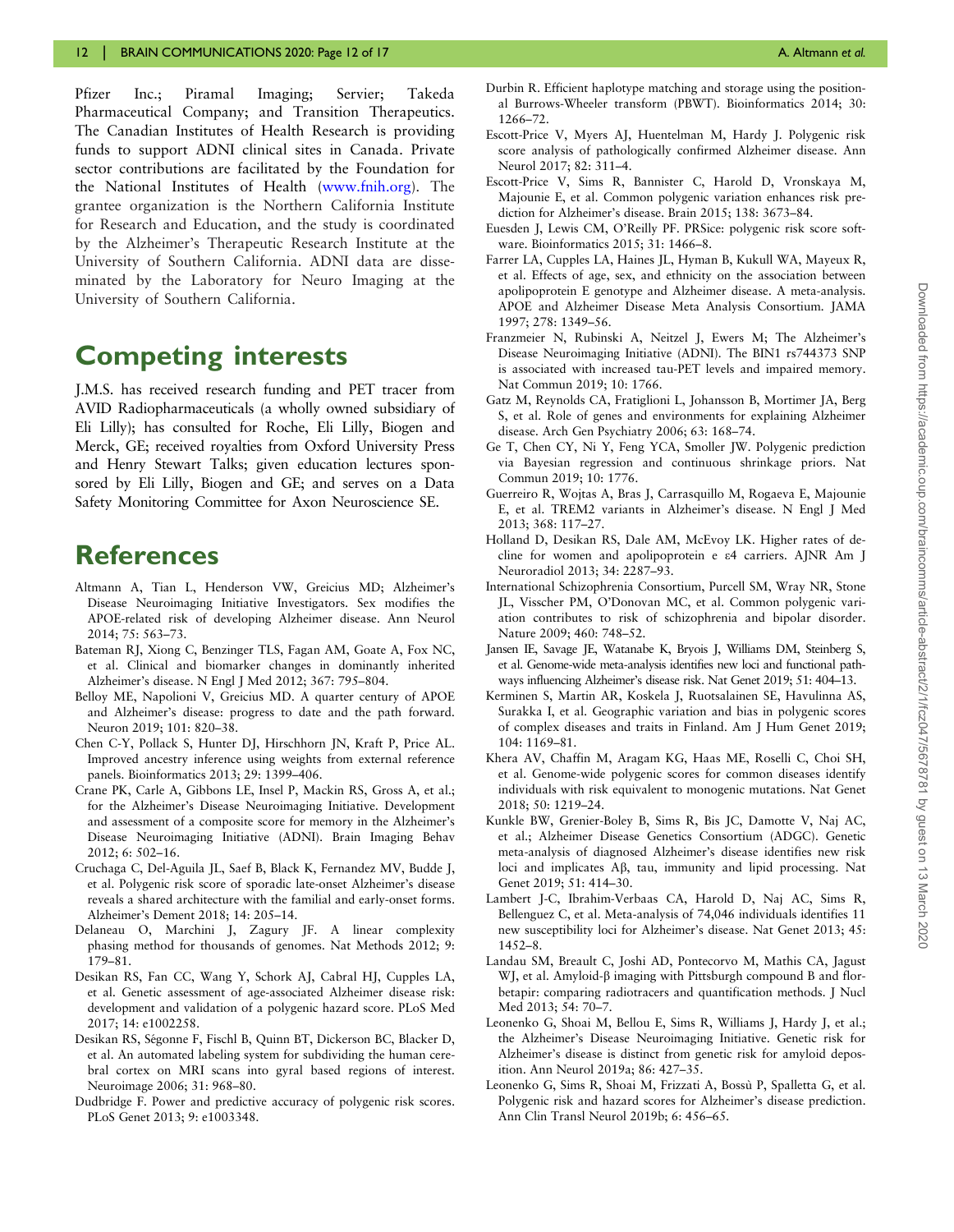- <span id="page-12-0"></span>Leung KK, Clarkson MJ, Bartlett JW, Clegg S, Jack CR, Weiner MW, et al. Robust atrophy rate measurement in Alzheimer's disease using multi-site serial MRI: tissue-specific intensity normalization and parameter selection. Neuroimage 2010; 50: 516–23.
- MacDonald ME, Ambrose CM, Duyao MP, Myers RH, Lin C, Srinidhi L, et al. A novel gene containing a trinucleotide repeat that is expanded and unstable on Huntington's disease chromosomes. Cell 1993; 72: 971–83.
- McCarthy S, Das S, Kretzschmar W, Delaneau O, Wood AR, Teumer A, et al.; Haplotype Reference Consortium. A reference panel of 64, 976 haplotypes for genotype imputation. Nat Genet 2016; 48: 1279–83.
- Mormino EC, Sperling RA, Holmes AJ, Buckner RL, De Jager PL, Smoller JW, et al.; For the Alzheimer's Disease Neuroimaging Initiative. Polygenic risk of Alzheimer disease is associated with early- and late-life processes. Neurology 2016; 87: 481–8.
- Reich D, Patterson N, Campbell D, Tandon A, Mazieres S, Ray N, et al. Reconstructing Native American population history. Nature 2012; 488: 370–4.
- Sabuncu MR, Buckner RL, Smoller JW, Lee PH, Fischl B, Sperling RA; Alzheimer's Disease Neuroimaging Initiative. The association between a polygenic Alzheimer score and cortical thickness in clinically normal subjects. Cereb Cortex 2012; 22: 2653–61.
- Saykin AJ, Shen L, Foroud TM, Potkin SG, Swaminathan S, Kim S, et al. Alzheimer's Disease Neuroimaging Initiative biomarkers as quantitative phenotypes: genetics core aims, progress, and plans. Alzheimer's Dement 2010; 6: 265–73.
- Scelsi MA, Khan RR, Lorenzi M, Christopher L, Greicius MD, Schott JM, et al. Genetic study of multimodal imaging Alzheimer's disease progression score implicates novel loci. Brain 2018; 141: 2167–80.
- Tan CH, Bonham LW, Fan CC, Mormino EC, Sugrue LP, Broce IJ, et al.; for the Alzheimer's Disease Neuroimaging Initiative. Polygenic hazard score, amyloid deposition and Alzheimer's neurodegeneration. Brain 2019; 142: 460–70.
- Tan CH, Desikan RS. Interpreting Alzheimer disease polygenic scores. Ann Neurol 2018; 83: 443–5.
- Tan CH, Fan CC, Mormino EC, Sugrue LP, Broce IJ, Hess CP, et al.; For the Alzheimer's Disease Neuroimaging Initiative. Polygenic hazard score: an enrichment marker for Alzheimer's associated amyloid and tau deposition. Acta Neuropathol 2018; 135: 85–93.
- Tan CH, Hyman BT, Tan JJX, Hess CP, Dillon WP, Schellenberg GD, et al. Polygenic hazard scores in preclinical Alzheimer disease. Ann Neurol 2017; 82: 484–8.
- The International HapMap 3 Consortium; Altshuler DM, Gibbs RA, Peltonen L, Altshuler DM, Gibbs RA, Peltonen L, et al. Integrating common and rare genetic variation in diverse human populations. Nature 2010; 467: 52–8.
- Tosto G, Bird TD, Tsuang D, Bennett DA, Boeve BF, Cruchaga C, et al. Polygenic risk scores in familial Alzheimer disease. Neurology 2017; 88: 1180–6.
- Ungar L, Altmann A, Greicius M. Apolipoprotein E, gender, and Alzheimer's disease: an overlooked, but potent and promising interaction. Brain Imaging and Behavior 2013; 8: 262–73.
- Vilhja´lmsson BJ, Yang J, Finucane HK, Gusev A, Lindstrom S, Ripke S, et al. Modeling linkage disequilibrium increases accuracy of polygenic risk scores. Am J Hum Genet 2015; 97: 576–92.
- Yan Q, Nho K, Del-Aguila JL, Wang X, Risacher SL, Fan K-H, et al. Genome-wide association study of brain amyloid deposition as measured by Pittsburgh Compound-B (PiB)-PET imaging. Mol Psychiatry 2018.

## Appendix: ADNI collaborators

Part A: Leadership and Infrastructure Principal Investigator Michael W. Weiner, MD UC San Francisco ATRI PI and Director of Coordinating Center Clinical Core Paul Aisen, MD University of Southern California Executive Committee Michael Weiner, MD UC San Francisco Paul Aisen, MD University of Southern California Ronald Petersen, MD, PhD Mayo Clinic, Rochester Clifford R. Jack, Jr., MD Mayo Clinic, Rochester William Jagust, MD UC Berkeley John Q. Trojanowki, MD, PhD U Pennsylvania Arthur W. Toga, PhD USC Laurel Beckett, PhD UC Davis Robert C. Green, MD, MPH Brigham and Women's Hospital/ Harvard Medical School Andrew J. Saykin, PsyD Indiana University John Morris, MD Washington University St. Louis Leslie M. Shaw University of Pennsylvania ADNI External Advisory Board (ESAB) Zaven Khachaturian, PhD Prevent Alzheimer's Disease 2020 (Chair) Greg Sorensen, MD Siemens Maria Carrillo, PhD Alzheimer's Association Lew Kuller, MD University of Pittsburgh Marc Raichle, MD Washington University St. Louis Steven Paul, MD Cornell University Peter Davies, MD Albert Einstein College of Medicine of Yeshiva University Howard Fillit, MD AD Drug Discovery Foundation Franz Hefti, PhD Acumen Pharmaceuticals David Holtzman, MD Washington University St. Louis M. Marcel Mesulam, MD Northwestern University William Potter, MD National Institute of Mental Health Peter Snyder, PhD Brown University ADNI 3 Private Partner Scientific Board (PPSB) Veronika Logovinsky, MD, PhD Eli Lilly (Chair) Data and Publications Committee Robert C. Green, MD, MPH BWH/HMS (Chair) Resource Allocation Review Committee Tom Montine, MD, PhD University of Washington (Chair) Clinical Core Leaders Ronald Petersen, MD, PhD Mayo Clinic, Rochester (Core PI) Paul Aisen, MD University of Southern California Clinical Informatics and Operations Gustavo Jimenez, MBS USC Michael Donohue, PhD USC Devon Gessert, BS USC Kelly Harless, BA USC Jennifer Salazar, MBS USC Yuliana Cabrera, BS USC

Sarah Walter, MSc USC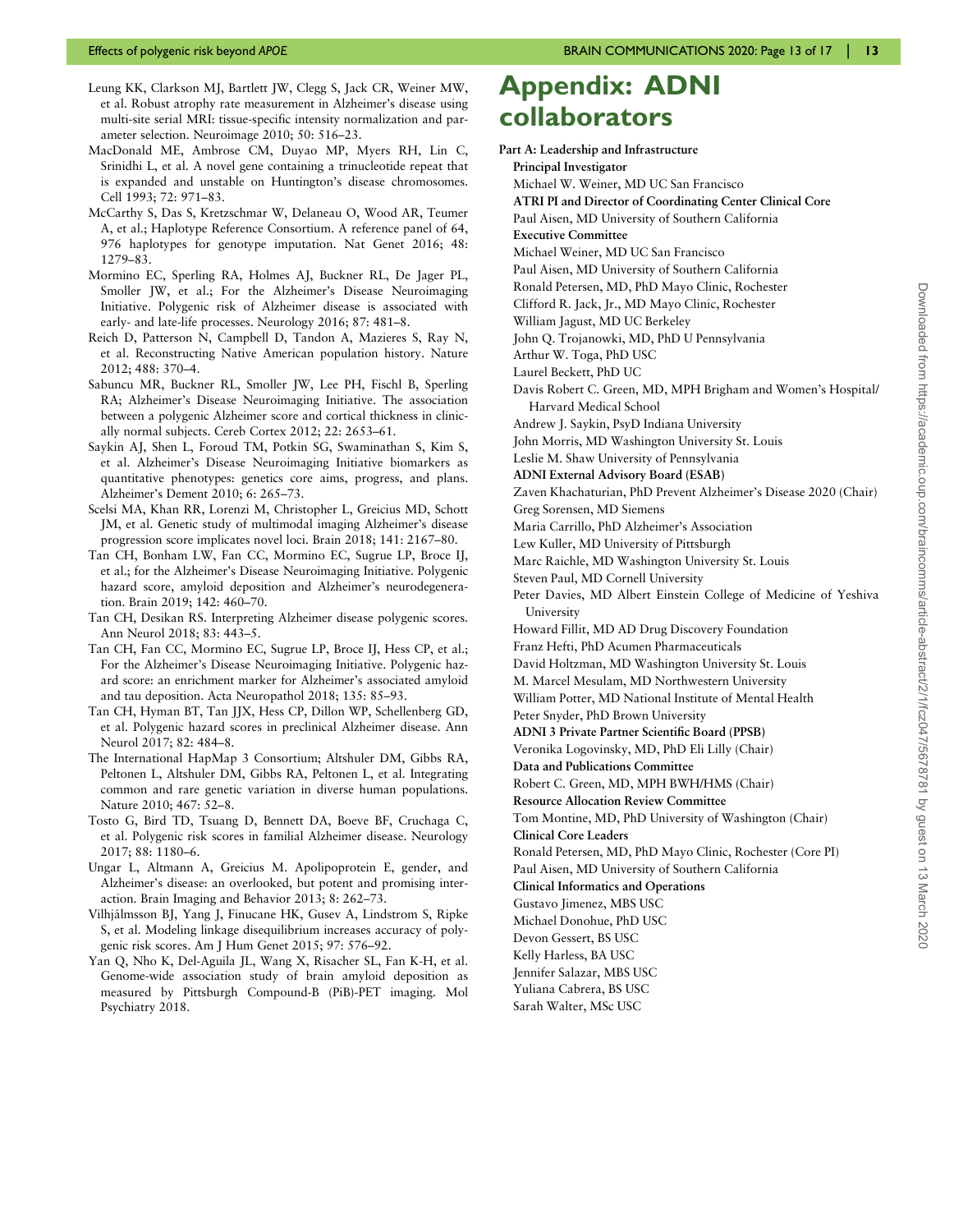Lindsey Hergesheimer, BS USC Biostatistics Core Leaders and Key Personnel Laurel Beckett, PhD UC Davis (Core PI) Danielle Harvey, PhD UC Davis Michael Donohue, PhD UC San Diego MRI Core Leaders and Key Personnel Clifford R. Jack, Jr., MD Mayo Clinic, Rochester (Core PI) Matthew Bernstein, PhD Mayo Clinic, Rochester Nick Fox, MD University of London Paul Thompson, PhD UCLA School of Medicine Norbert Schuff, PhD UCSF MRI Charles DeCArli, MD UC Davis Bret Borowski, RT Mayo Clinic Jeff Gunter, PhD Mayo Clinic Matt Senjem, MS Mayo Clinic Prashanthi Vemuri, PhD Mayo Clinic David Jones, MD Mayo Clinic Kejal Kantarci Mayo Clinic Chad Ward Mayo Clinic PET Core Leaders and Key Personnel William Jagust, MD UC Berkeley (Core PI) Robert A. Koeppe, PhD University of Michigan Norm Foster, MD University of Utah Eric M. Reiman, MD Banner Alzheimer's Institute Kewei Chen, PhD Banner Alzheimer's Institute Chet Mathis, MD University of Pittsburgh Susan Landau, PhD UC Berkeley Neuropathology Core Leaders John C. Morris, MD Washington University St. Louis Nigel J. Cairns, PhD, FRCPath Washington University St. Louis Erin Franklin, MS, CCRP Washington University St. Louis Lisa Taylor-Reinwald, BA, HTL Washington University St. Louis (ASCP)—Past Investigator Biomarkers Core Leaders and Key Personnel Leslie M. Shaw, PhD UPenn School of Medicine John Q. Trojanowki, MD, PhD UPenn School of Medicine Virginia Lee, PhD, MBA UPenn School of Medicine Magdalena Korecka, PhD UPenn School of Medicine Michal Figurski, PhD UPenn School of Medicine Informatics Core Leaders and Key Personnel Arthur W. Toga, PhD USC (Core PI) Karen Crawford USC Scott Neu, PhD USC Genetics Core Leaders and Key Personnel Andrew J. Saykin, PsyD Indiana University Tatiana M. Foroud, PhD Indiana University Steven Potkin, MD UC UC Irvine Li Shen, PhD Indiana University Kelley Faber, MS, CCRC Indiana University Sungeun Kim, PhD Indiana University Kwangsik Nho, PhD Indiana University Initial Concept Planning & Development Michael W. Weiner, MD UC San Francisco Lean Thal, MD UC San Diego Zaven Khachaturian, PhD Prevent Alzheimer's Disease 2020 Early Project Proposal Development Leon Thal, MD UC San Diego Neil Buckholtz National Institute on Aging Michael W. Weiner, MD UC San Francisco Peter J. Snyder, PhD Brown University William Potter, MD National Institute of Mental Health Steven Paul, MD Cornell University

Marilyn Albert, PhD Johns Hopkins University Richard Frank, MD, PhD Richard Frank Consulting Zaven Khachaturian, PhD Prevent Alzheimer's Disease 2020 NIA John Hsiao, MD National Institute on Aging Part B: Investigators by Site Oregon Health & Science University: Joseph Quinn, MD Lisa C. Silbert, MD Betty Lind, BS Jeffrey A. Kaye, MD, A.—Past Investigator Raina Carter, BA—Past Investigator Sara Dolen, BS—Past Investigator University of Southern California: Lon S. Schneider, MD Sonia Pawluczyk, MD Mauricio Becerra, BS Liberty Teodoro, RN Bryan M. Spann, DO, PhD—Past Investigator University of California—San Diego: James Brewer, MD, PhD Helen Vanderswag, RN Adam Fleisher, MD—Past Investigator University of Michigan: Jaimie Ziolkowski, MA, BS, TLLP Judith L. Heidebrink, MD, MS Joanne L. Lord, LPN, BA, CCRC—Past Investigator Mayo Clinic, Rochester: Ronald Petersen, MD, PhD Sara S. Mason, RN Colleen S. Albers, RN David Knopman, MD Kris Johnson, RN—Past Investigator Baylor College of Medicine: Javier Villanueva-Meyer, MD Valory Pavlik, PhD Nathaniel Pacini, MA Ashley Lamb, MA Joseph S. Kass, MD, LD, FAAN Rachelle S. Doody, MD, PhD—Past Investigator Victoria Shibley, MS—Past Investigator Munir Chowdhury, MBBS, MS—Past Investigator Susan Rountree, MD—Past Investigator Mimi Dang, MD—Past Investigator Columbia University Medical Center: Yaakov Stern, PhD Lawrence S. Honig, MD, PhD Karen L. Bell, MD Randy Yeh, MD Washington University, St. Louis: Beau Ances, MD, PhD, MSc John C. Morris, MD David Winkfield, BS Maria Carroll, RN, MSN, GCNS-BC Angela Oliver, RN, BSN, MSG Mary L. Creech, RN, MSW—Past Investigator Mark A. Mintun, MD—Past Investigator Stacy Schneider, APRN, BC, GNP—Past Investigator University of Alabama—Birmingham: Daniel Marson, JD, PhD David Geldmacher, MD Marissa Natelson Love, MD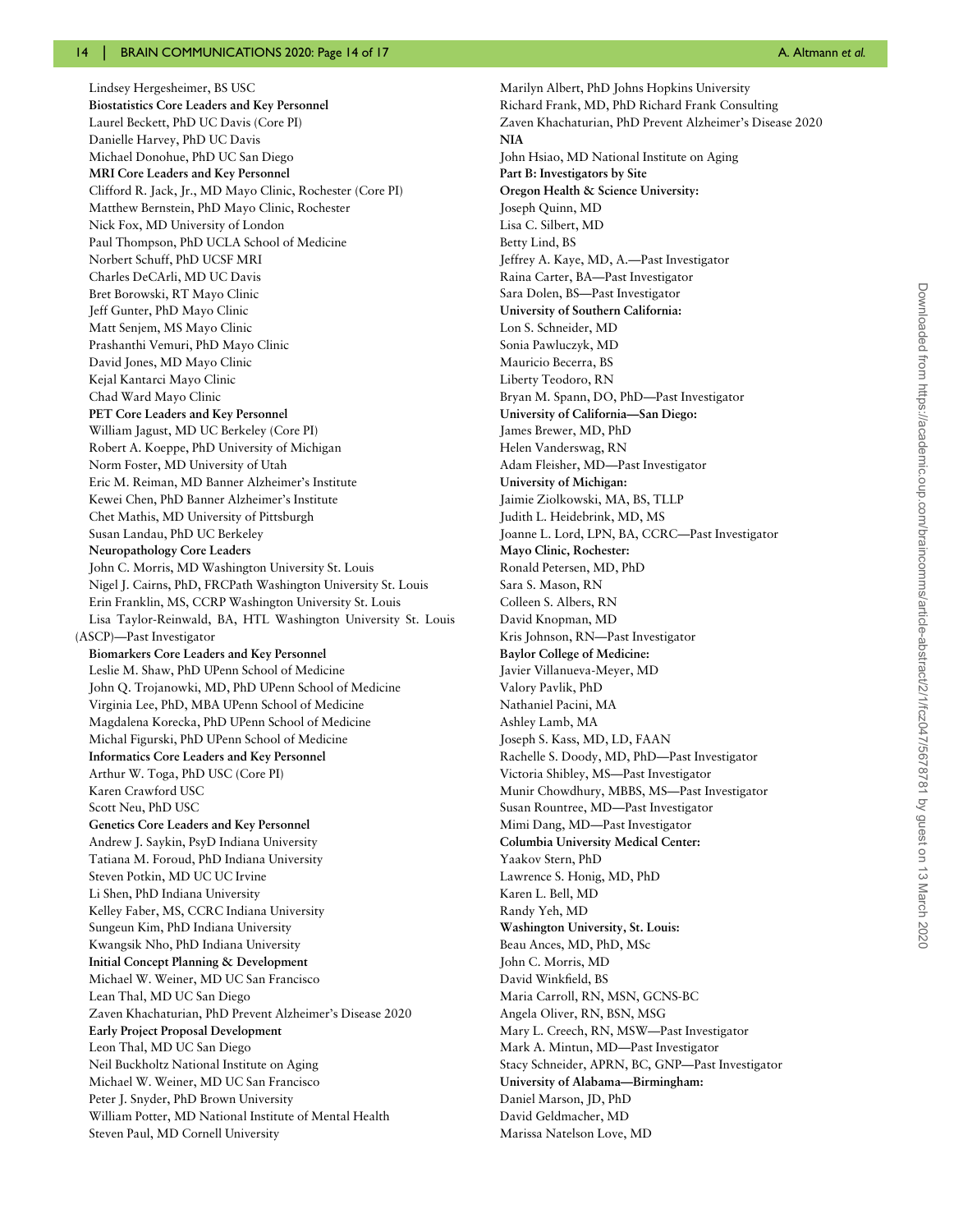Randall Griffith, PhD, ABPP—Past Investigator David Clark, MD—Past Investigator John Brockington, MD—Past Investigator Mount Sinai School of Medicine: Hillel Grossman, MD Effie Mitsis, PhD—Past Investigator Rush University Medical Center: Raj C. Shah, MD Melissa Lamar, PhD Patricia Samuels Wien Center: Ranjan Duara, MD Maria T. Greig-Custo, MD Rosemarie Rodriguez, PhD Johns Hopkins University: Marilyn Albert, PhD Chiadi Onyike, MD Daniel D'Agostino II, BS StepMohammed O. Sheikh, MD Jamika Singleton-Garvin, CCRP Anaztasia Ulysse Mrunalini Gaikwad Duke University Medical Center: P. Murali Doraiswamy, MBBS, FRCP Jeffrey R. Petrella, MD Olga James, MD Salvador Borges-Neto, MD Terence Z. Wong, MD—Past Investigator Edward Coleman—Past Investigator University of Pennsylvania: Jason H. Karlawish, MD David A. Wolk, MD Sanjeev Vaishnavi, MD Christopher M. Clark, MD—Past Investigator Steven E. Arnold, MD—Past Investigator University of Kentucky: Charles D. Smith, MD Greg Jicha, MD Peter Hardy, PhD Riham El Khouli, MD Elizabeth Oates, MD Gary Conrad, MD University of Pittsburgh: Oscar L. Lopez, MD MaryAnn Oakley, MA Donna M. Simpson, CRNP, MPH University of Rochester Medical Center: Anton P. Porsteinsson, MD Kim Martin, RN Nancy Kowalksi, MS, RNC Melanie Keltz, RN Bonnie S. Goldstein, MS, NP—Past Investigator Kelly M. Makino, BS—Past Investigator M. Saleem Ismail, MD—Past Investigator Connie Brand, RN—Past Investigator University of California Irvine IMIND: Gaby Thai, MD Aimee Pierce, MD Beatriz Yanez, RN Elizabeth Sosa, PhD Megan Witbracht, PhD

University of Texas Southwestern Medical School:

Kyle Womack, MD Dana Mathews, MD, PhD Mary Quiceno, MD Emory University: Allan I. Levey, MD, PhD James J. Lah, MD, PhD Janet S. Cellar, DNP, PMHCNS-BC University of Kansas, Medical Center: Jeffrey M. Burns, MD Russell H. Swerdlow, MD William M. Brooks, PhD University of California, Los Angeles: Ellen Woo, PhD Daniel H.S. Silverman, MD, PhD Edmond Teng, MD, PhD Sarah Kremen, MD Liana Apostolova, MD—Past Investigator Kathleen Tingus, PhD—Past Investigator Po H. Lu, PsyD—Past Investigator George Bartzokis, MD—Past Investigator Mayo Clinic, Jacksonville: Neill R Graff-Radford, MBBCH, FRCP (London) Francine Parfitt, MSH, CCRC Kim Poki-Walker, BA Indiana University: Martin R. Farlow, MD Ann Marie Hake, MD Brandy R. Matthews, MD—Past Investigator Jared R. Brosch, MD Scott Herring, RN, CCRC Yale University School of Medicine: Christopher H. van Dyck, MD Richard E. Carson, PhD Pradeep Varma, MD McGill Univ., Montreal-Jewish General Hospital: Howard Chertkow, MD Howard Bergman, MD Chris Hosein, MEdhanie Kielb, BS—Past Investigator Sunnybrook Health Sciences, Ontario: Sandra Black, MD, FRCPC Bojana Stefanovic, PhD Chris (Chinthaka) Heyn, BSC, PhD, MD, FRCPC U.B.C. Clinic for AD & Related Disorders: Ging-Yuek Robin Hsiung, MD, MHSc, FRCPC Benita Mudge, BS Vesna Sossi, PhD Howard Feldman, MD, FRCPC—Past Investigator Michele Assaly, MA—Past Investigator Cognitive Neurology—St. Joseph's, Ontario: Elizabeth Finger, MD Stephen Pasternack, MD, PhD William Pavlosky, MD Irina Rachinsky, MD—Past Investigator Dick Drost, PhD—Past Investigator Andrew Kertesz, MD—Past Investigator Cleveland Clinic Lou Ruvo Center for Brain Health: Charles Bernick, MD, MPH Donna Munic, PhD Northwestern University: Marek-Marsel Mesulam, MD Emily Rogalski, PhD Kristine Lipowski, MA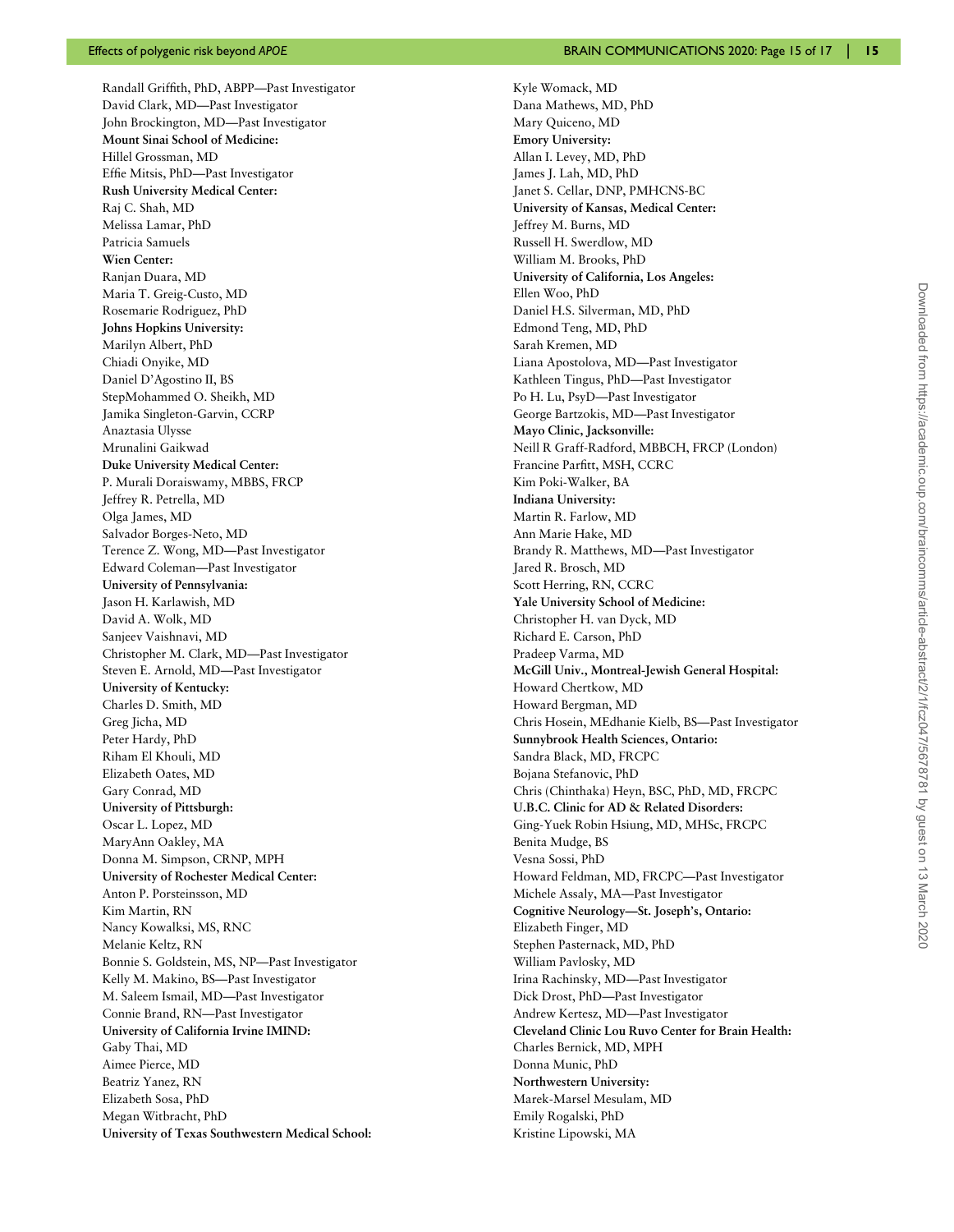Sandra Weintraub, PhD Borna Bonakdarpour, MD Diana Kerwin, MD—Past Investigator Chuang-Kuo Wu, MD, PhD—Past Investigator Nancy Johnson, PhD—Past Investigator Premiere Research Inst (Palm Beach Neurology): Carl Sadowsky, MD Teresa Villena, MD Georgetown University Medical Center: Raymond Scott Turner, MD, PhD Kathleen Johnson, NP Brigid Reynolds, NP Brigham and Women's Hospital: Reisa A. Sperling, MD Keith A. Johnson, MD Gad A. Marshall, MD Stanford University: Jerome Yesavage, MD Joy L. Taylor, PhD Steven Chao, MD, PhD Barton Lane, MD—Past Investigator Allyson Rosen, PhD—Past Investigator Jared Tinklenberg, MD—Past Investigator Banner Sun Health Research Institute: Edward Zamrini, MD Christine M. Belden, PsyD Sherye A. Sirrel, CCRC Boston University: Neil Kowall, MD Ronald Killiany, PhD Andrew E. Budson, MD Alexander Norbash, MD—Past Investigator Patricia Lynn Johnson, BA—Past Investigator Howard University: Thomas O. Obisesan, MD, MPH Ntekim E. Oyonumo, MD, PhD Joanne Allard, PhD Olu Ogunlana, BPharm Case Western Reserve University: Alan Lerner, MD Paula Ogrocki, PhD Curtis Tatsuoka, PhD Parianne Fatica, BA, CCRC University of California, Davis—Sacramento: Evan Fletcher, PhD Pauline Maillard, PhD John Olichney, MD Charles DeCarli, MD Owen Carmichael, PhD—Past Investigator Neurological Care of CNY: Smita Kittur, MD—Past Investigator Parkwood Institute: Michael Borrie, MB ChB T-Y Lee, PhD Dr Rob Bartha, PhD University of Wisconsin: Sterling Johnson, PhD Sanjay Asthana, MD Cynthia M. Carlsson, MD, MS Banner Alzheimer's Institute: Pierre Tariot, MD Anna Burke, MD

Joel Hetelle, BS Kathryn DeMarco, BS Nadira Trncic, MD, PhD, CCRC—Past Investigator Adam Fleisher, MD—Past Investigator Stephanie Reeder, BA—Past Investigator Dent Neurologic Institute: Vernice Bates, MD Horacio Capote, MD Michelle Rainka, PharmD, CCRP Ohio State University: Douglas W. Scharre, MD Maria Kataki, MD, PhD Rawan Tarawneh, MD Albany Medical College: Earl A. Zimmerman, MD Dzintra Celmins, MD David Hart, MD Hartford Hospital, Olin Neuropsychiatry Research Center: Godfrey D. Pearlson, MD Karen Blank, MD Karen Anderson, RN Dartmouth-Hitchcock Medical Center: Laura A. Flashman, PhD Marc Seltzer, MD Mary L. Hynes, RN, MPH Robert B. Santulli, MD—Past Investigator Wake Forest University Health Sciences: Kaycee M. Sink, MD, MAS Mia Yang, MD Akiva Mintz, MD, PhD Rhode Island Hospital: Brian R. Ott, MD Geoffrey Tremont, PhD Lori A. Daiello, Pharm.D, ScM Butler Hospital: Stephen Salloway, MD, MS Paul Malloy, PhD Stephen Correia, PhD Athena Lee, PhD UC San Francisco: Howard J. Rosen, MD Bruce L. Miller, MD David Perry, MD Medical University South Carolina: Jacobo Mintzer, MD, MBA Kenneth Spicer, MD, PhD David Bachman, MD St. Joseph's Health Care: Elizabeth Finger, MD Stephen Pasternak, MD Irina Rachinsky, MD John Rogers, MD Andrew Kertesz, MD—Past Investigator Dick Drost, MD—Past Investigator Nathan Kline Institute: Nunzio Pomara, MD Raymundo Hernando, MD Antero Sarrael, MD University of Iowa College of Medicine: Delwyn D. Miller, PharmD, MD Karen Ekstam Smith, RN Hristina Koleva, MD